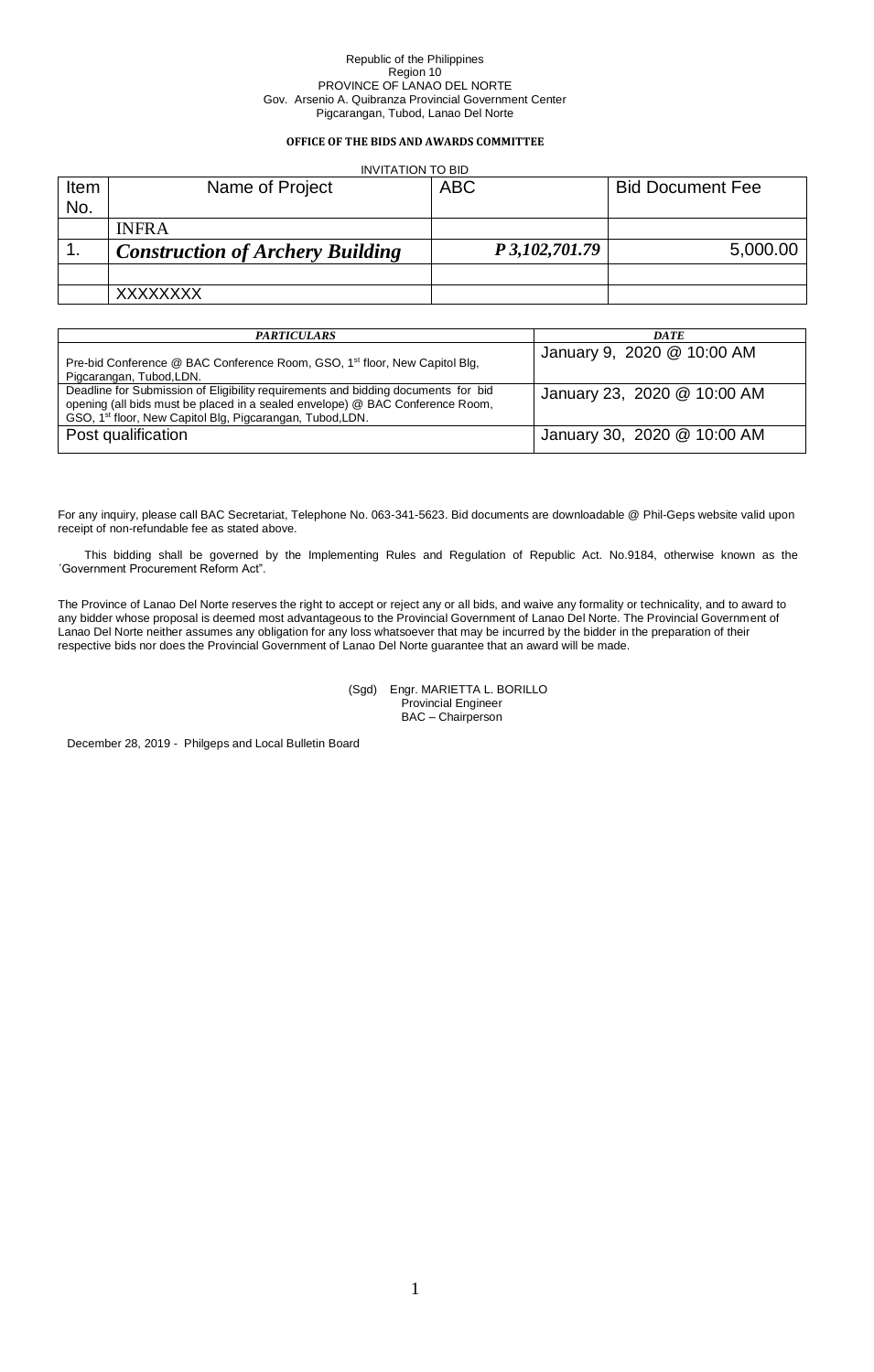### **OFFICE OF THE BIDS AND AWARDS COMMITTEE**

#### INVITATION TO BID

| Item | Name of Project                                 | <b>ABC</b>                  | <b>Bid Document Fee</b> |
|------|-------------------------------------------------|-----------------------------|-------------------------|
| No.  |                                                 |                             |                         |
|      | <b>GOODS</b>                                    |                             |                         |
|      | Procurement of Janitorial Services for 2020.    | 27,195,000.00<br><b>PHP</b> | 25,000.00               |
|      | Procurement of Security Services for year 2020. | PHP 22,570,000.00           | 25,000.00               |
|      | <b>XXXXXXXX</b>                                 |                             |                         |

| <b>PARTICULARS</b>                                                                                                                                                                                                                          | <b>DATE</b>                  |
|---------------------------------------------------------------------------------------------------------------------------------------------------------------------------------------------------------------------------------------------|------------------------------|
| Pre-bid Conference @ BAC Conference Room, GSO, 1 <sup>st</sup> floor, New Capitol Blg,<br>Pigcarangan, Tubod, LDN.                                                                                                                          | December 13, 2019 @ 10:00 AM |
| Deadline for Submission of Eligibility requirements and bidding documents for bid<br>opening (all bids must be placed in a sealed envelope) @ BAC Conference Room,<br>GSO, 1 <sup>st</sup> floor, New Capitol Blg, Pigcarangan, Tubod, LDN. | December 27, 2019 @ 10:00 AM |
| Post qualification                                                                                                                                                                                                                          | January 9, 2020 @ 10:00 AM   |

| <b>PARTICULARS/ BID SUPPLEMENTAL</b>                                                                                                                                                                                                        | <b>DATE</b>                  |
|---------------------------------------------------------------------------------------------------------------------------------------------------------------------------------------------------------------------------------------------|------------------------------|
| Pre-bid Conference @ BAC Conference Room, GSO, 1 <sup>st</sup> floor, New Capitol Blg,<br>Pigcarangan, Tubod, LDN.                                                                                                                          | December 17, 2019 @ 10:00 AM |
| Deadline for Submission of Eligibility requirements and bidding documents for bid<br>opening (all bids must be placed in a sealed envelope) @ BAC Conference Room,<br>GSO, 1 <sup>st</sup> floor, New Capitol Blg, Pigcarangan, Tubod, LDN. | January 9, 2019 @ 10:00 AM   |
| Post qualification                                                                                                                                                                                                                          | January 16, 2020 @ 10:00 AM  |

For any inquiry, please call BAC Secretariat, Telephone No. 063-341-5623. Bid documents are downloadable @ Phil-Geps website valid upon receipt of non-refundable fee as stated above.

This bidding shall be governed by the Implementing Rules and Regulation of Republic Act. No.9184, otherwise known as the ´Government Procurement Reform Act".

The Province of Lanao Del Norte reserves the right to accept or reject any or all bids, and waive any formality or technicality, and to award to any bidder whose proposal is deemed most advantageous to the Provincial Government of Lanao Del Norte. The Provincial Government of Lanao Del Norte neither assumes any obligation for any loss whatsoever that may be incurred by the bidder in the preparation of their respective bids nor does the Provincial Government of Lanao Del Norte guarantee that an award will be made.

> (Sgd) Engr. MARIETTA L. BORILLO Provincial Engineer BAC – Chairperson

December 6, 2019 - Philgeps and Local Bulletin Board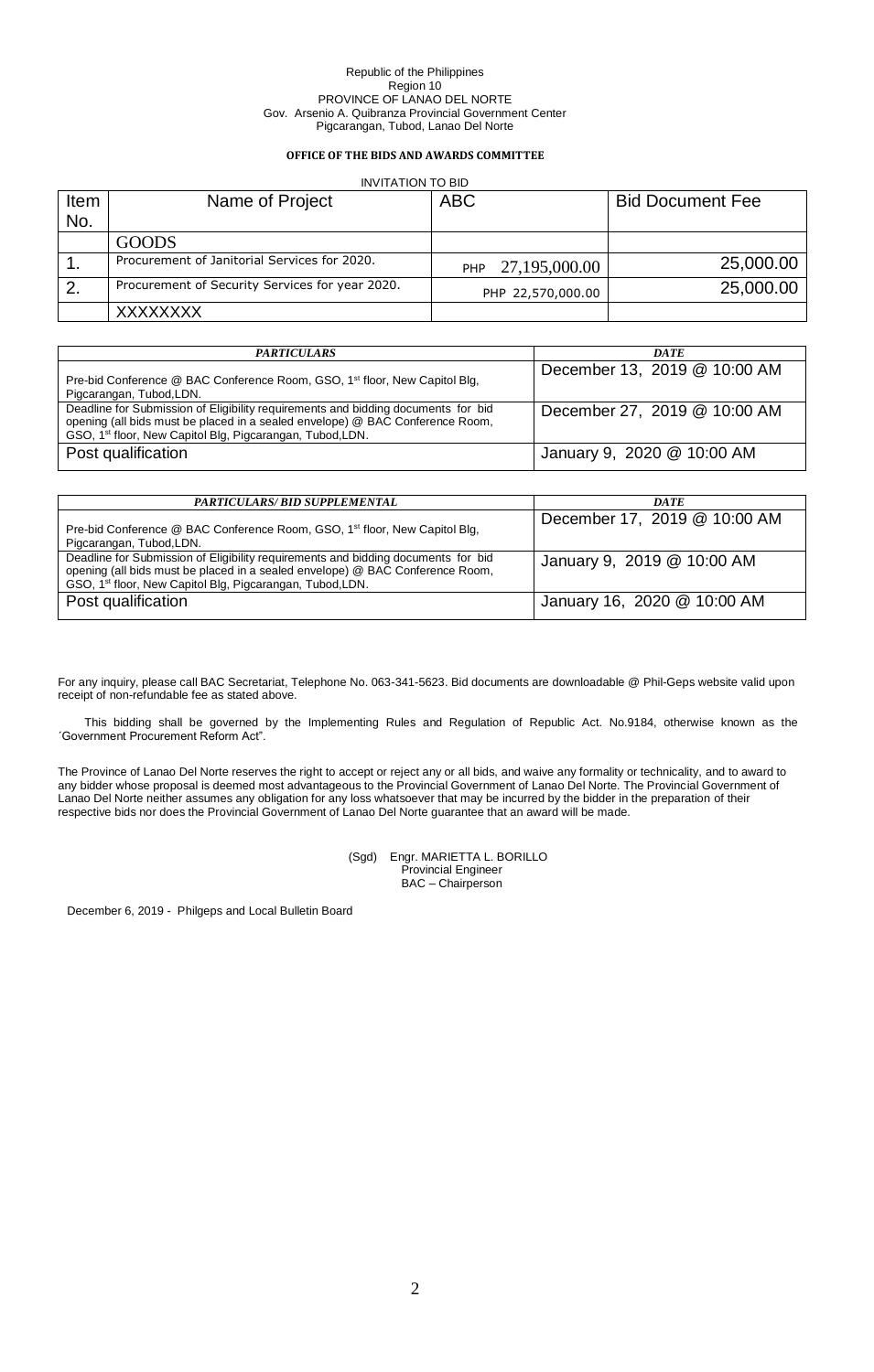## **OFFICE OF THE BIDS AND AWARDS COMMITTEE**

|      | <b>INVITATION TO BID</b>                                                                            |                  |                         |  |  |  |  |
|------|-----------------------------------------------------------------------------------------------------|------------------|-------------------------|--|--|--|--|
| Item | Name of Project                                                                                     | <b>ABC</b>       | <b>Bid Document Fee</b> |  |  |  |  |
| No.  |                                                                                                     |                  |                         |  |  |  |  |
|      | <b>INFRASTRUCTURE</b>                                                                               |                  |                         |  |  |  |  |
|      | ENHANCEMENT OF PROVINCIAL CAPITOL<br>BUILDING'S COMFORT ROOMS, ADMINISTRATOR'S<br>OFFICE AND ATRIUM | PHP 7,230,658.74 | 10,000.00               |  |  |  |  |
|      | <b>GOODS</b>                                                                                        |                  |                         |  |  |  |  |
|      | Procurement of various spare parts for various<br>heavy equipment of PGLDN                          | PHP 2,701,480.00 | 5,000.00                |  |  |  |  |
|      |                                                                                                     |                  |                         |  |  |  |  |
|      | XXXXXXXX                                                                                            |                  |                         |  |  |  |  |

| <b>PARTICULARS</b>                                                                                                                                                                                                                          | <b>DATE</b>                  |
|---------------------------------------------------------------------------------------------------------------------------------------------------------------------------------------------------------------------------------------------|------------------------------|
| Pre-bid Conference @ BAC Conference Room, GSO, 1 <sup>st</sup> floor, New Capitol Blg,<br>Pigcarangan, Tubod, LDN.                                                                                                                          | December 5, 2019 @ 10:00 AM  |
| Deadline for Submission of Eligibility requirements and bidding documents for bid<br>opening (all bids must be placed in a sealed envelope) @ BAC Conference Room,<br>GSO, 1 <sup>st</sup> floor, New Capitol Blg, Pigcarangan, Tubod, LDN. | December 19, 2019 @ 10:00 AM |
| Post qualification                                                                                                                                                                                                                          | December 26, 2019 @ 10:00 AM |

For any inquiry, please call BAC Secretariat, Telephone No. 063-341-5623. Bid documents are downloadable @ Phil-Geps website valid upon receipt of non-refundable fee as stated above.

This bidding shall be governed by the Implementing Rules and Regulation of Republic Act. No.9184, otherwise known as the ´Government Procurement Reform Act".

The Province of Lanao Del Norte reserves the right to accept or reject any or all bids, and waive any formality or technicality, and to award to any bidder whose proposal is deemed most advantageous to the Provincial Government of Lanao Del Norte. The Provincial Government of Lanao Del Norte neither assumes any obligation for any loss whatsoever that may be incurred by the bidder in the preparation of their respective bids nor does the Provincial Government of Lanao Del Norte guarantee that an award will be made.

> (Sgd) Engr. MARIETTA L. BORILLO Provincial Engineer BAC – Chairperson

November 26, 2019 - Philgeps and Local Bulletin Board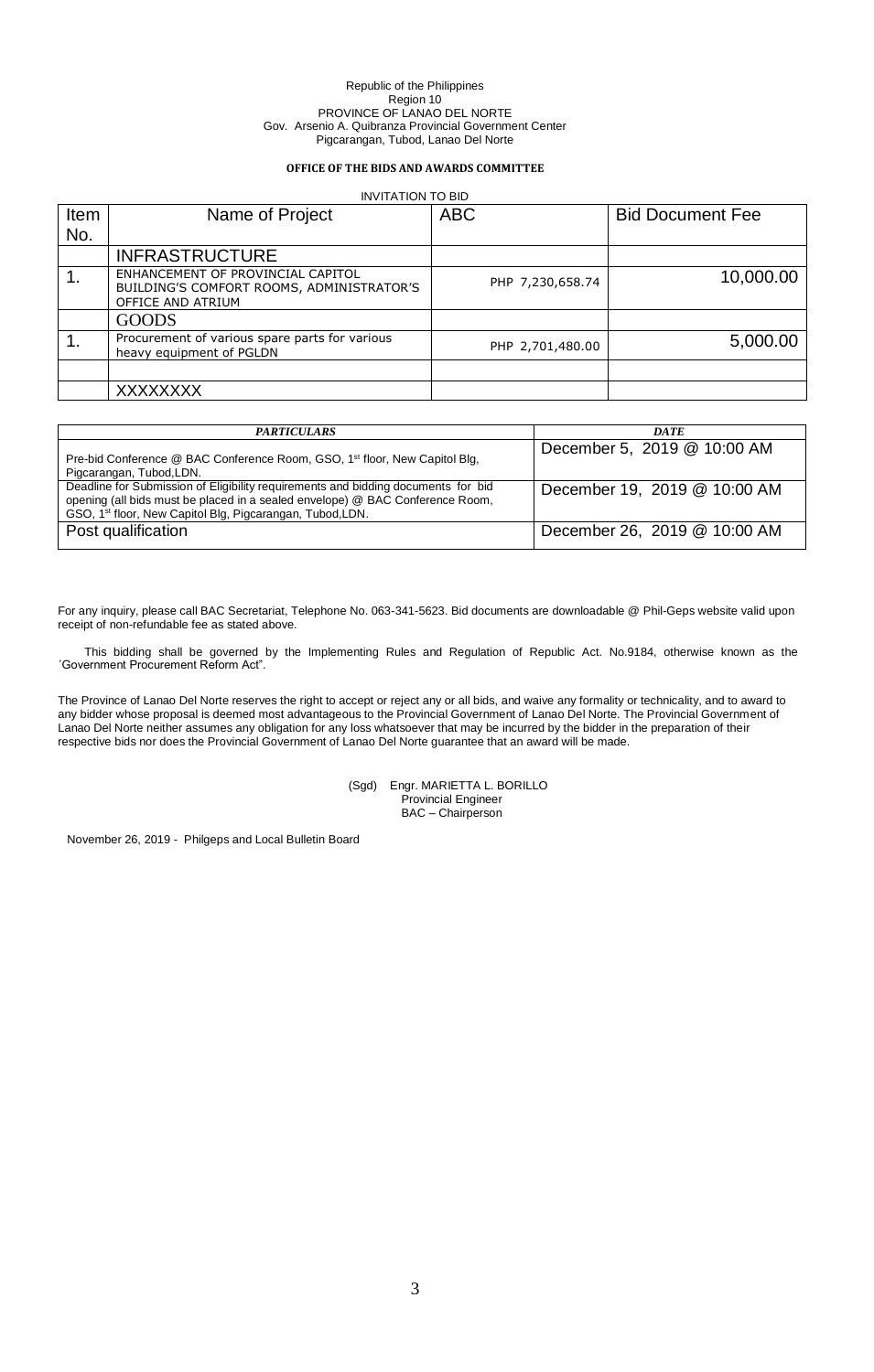## **OFFICE OF THE BIDS AND AWARDS COMMITTEE**

| <b>INVITATION TO BID</b> |                                              |                                |                         |  |  |
|--------------------------|----------------------------------------------|--------------------------------|-------------------------|--|--|
| Item                     | Name of Project                              | <b>ABC</b>                     | <b>Bid Document Fee</b> |  |  |
| No.                      |                                              |                                |                         |  |  |
|                          | <b>INFRASTRUCTURE</b>                        |                                |                         |  |  |
|                          | <b>Construction of LNPH Canteen</b>          | PHP 5,478,300.10               | 10,000.00               |  |  |
|                          | <b>Building</b>                              |                                |                         |  |  |
| $\overline{2}$           | <b>Construction Of Capitol Canteen</b>       | 5,000,000.00                   | 10,000.00               |  |  |
|                          | (Capitol Kiosk)                              |                                |                         |  |  |
|                          |                                              |                                |                         |  |  |
| 3                        | <b>Rehabilitation of Swimming Pool</b>       | P <sub>19</sub> , 483, 260. 20 | 25,000.00               |  |  |
|                          | Facilities, Tennis Court Facilities, and     |                                |                         |  |  |
|                          | <b>MCC Stadium Play courts</b>               |                                |                         |  |  |
|                          | <b>GOODS</b>                                 |                                |                         |  |  |
| 1                        | Supply and delivery of dairy goat (Jr. Buck) | 2,640,000.00                   | 5,000.00                |  |  |
|                          | and Upgraded Doeling) for dairy goat         |                                |                         |  |  |
|                          | production project.                          |                                |                         |  |  |
| $\overline{2}$           | Purchase of Calendar 2020.                   | 3,300,000.00                   | 5,000.00                |  |  |
|                          | XXXXXXXX                                     |                                |                         |  |  |

| <b>PARTICULARS</b>                                                                                                                                                                                                                          | <b>DATE</b>                  |
|---------------------------------------------------------------------------------------------------------------------------------------------------------------------------------------------------------------------------------------------|------------------------------|
| Pre-bid Conference @ BAC Conference Room, GSO, 1 <sup>st</sup> floor, New Capitol Blg,<br>Pigcarangan, Tubod, LDN.                                                                                                                          | November 28, 2019 @ 10:00 AM |
| Deadline for Submission of Eligibility requirements and bidding documents for bid<br>opening (all bids must be placed in a sealed envelope) @ BAC Conference Room,<br>GSO, 1 <sup>st</sup> floor, New Capitol Blg, Pigcarangan, Tubod, LDN. | December 12, 2019 @ 10:00 AM |
| Post qualification                                                                                                                                                                                                                          | December 19, 2019 @ 10:00 AM |

For any inquiry, please call BAC Secretariat, Telephone No. 063-341-5623. Bid documents are downloadable @ Phil-Geps website valid upon receipt of non-refundable fee as stated above.

This bidding shall be governed by the Implementing Rules and Regulation of Republic Act. No.9184, otherwise known as the ´Government Procurement Reform Act".

The Province of Lanao Del Norte reserves the right to accept or reject any or all bids, and waive any formality or technicality, and to award to any bidder whose proposal is deemed most advantageous to the Provincial Government of Lanao Del Norte. The Provincial Government of Lanao Del Norte neither assumes any obligation for any loss whatsoever that may be incurred by the bidder in the preparation of their respective bids nor does the Provincial Government of Lanao Del Norte guarantee that an award will be made.

> (Sgd) Engr. MARIETTA L. BORILLO Provincial Engineer BAC – Chairperson

November 20, 2019 - Philgeps and Local Bulletin Board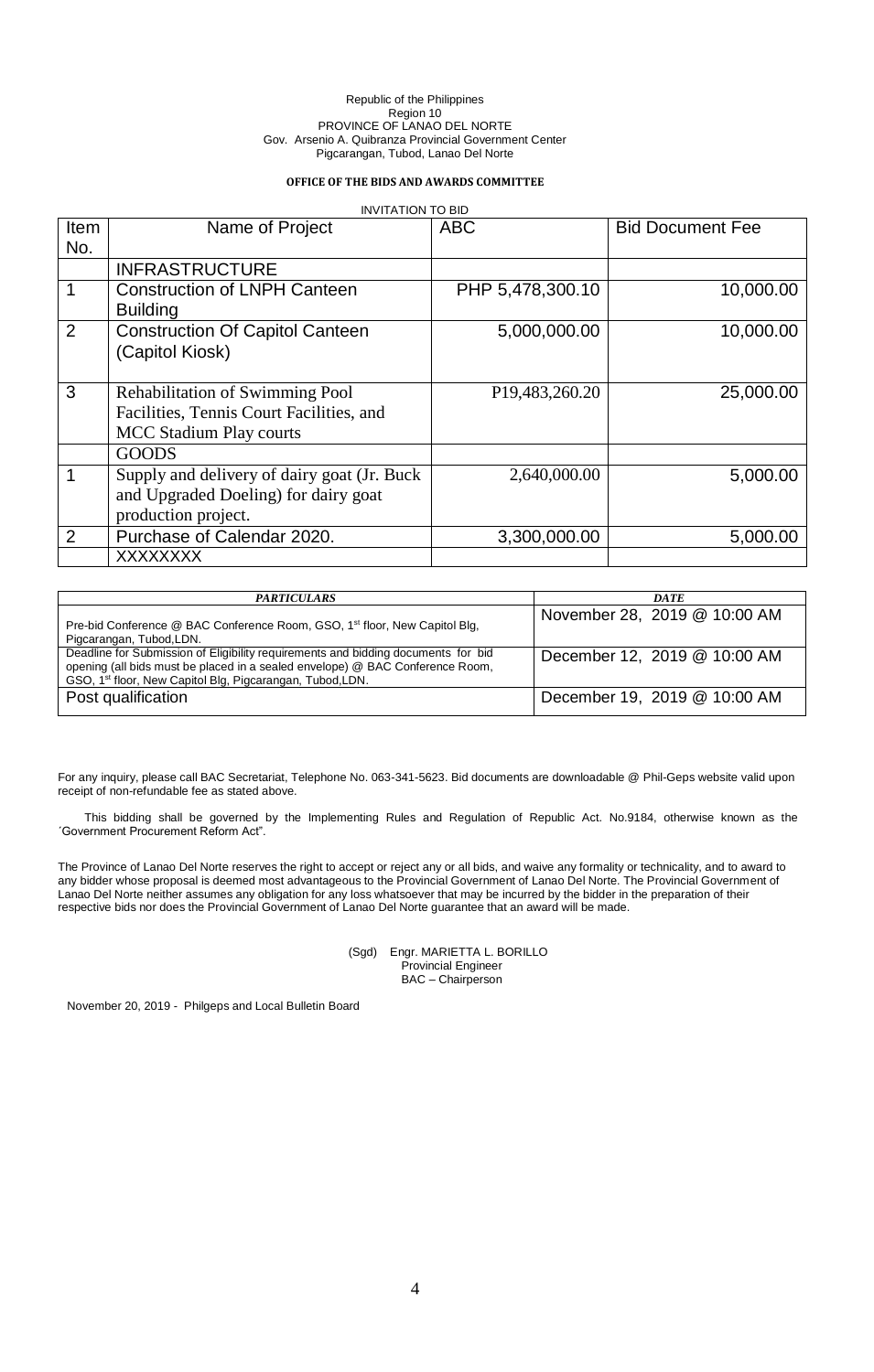### **OFFICE OF THE BIDS AND AWARDS COMMITTEE**

| <b>INVITATION TO BID</b> |                                                                                                                                           |                  |                         |  |  |
|--------------------------|-------------------------------------------------------------------------------------------------------------------------------------------|------------------|-------------------------|--|--|
| Item                     | Name of Project                                                                                                                           | <b>ABC</b>       | <b>Bid Document Fee</b> |  |  |
| No.                      |                                                                                                                                           |                  |                         |  |  |
|                          | Goods                                                                                                                                     |                  |                         |  |  |
|                          | Procurement of various Grafted Seedlings use for<br>Climate Change Mitigation and Adaptation Program.                                     | PHP 1,880,000.00 | 5,000.00                |  |  |
| 2                        | Supply, Delivery on site and Commissioning and<br>Testing of 10 units Multi Function Tiller/Cultivator<br>for Farm Mechanization Program. | 3,000,000.00     | 5,000.00                |  |  |
| 3                        | Supply and delivery of meals and snacks for<br>Provincial Education Summit 2019.                                                          | 1,462,500.00     | 5,000.00                |  |  |
| 4                        | Procurement of diesel fuel for various<br>equipment and service vehicles of PEO for<br>1 <sup>st</sup> and 2 <sup>nd</sup> Quarter 2019.  | 2,340,000.00     | 5,000.00                |  |  |
|                          | <b>XXXXXXXX</b>                                                                                                                           |                  |                         |  |  |

| <b>PARTICULARS</b>                                                                                                                                                                                                                          | DATE.                        |
|---------------------------------------------------------------------------------------------------------------------------------------------------------------------------------------------------------------------------------------------|------------------------------|
| Pre-bid Conference @ BAC Conference Room, GSO, 1 <sup>st</sup> floor, New Capitol Blg,<br>Pigcarangan, Tubod, LDN.                                                                                                                          | November 14, 2019 @ 10:00 AM |
| Deadline for Submission of Eligibility requirements and bidding documents for bid<br>opening (all bids must be placed in a sealed envelope) @ BAC Conference Room,<br>GSO, 1 <sup>st</sup> floor, New Capitol Blg, Pigcarangan, Tubod, LDN. | November 28, 2019 @ 10:00 AM |
| Post qualification                                                                                                                                                                                                                          | December 5, 2019 @ 10:00 AM  |

| Item No.                                                                                                                                                                                                                                    | Name of Project                                                                        | <b>ABC</b> |                             | <b>Bid Document Fee</b>      |
|---------------------------------------------------------------------------------------------------------------------------------------------------------------------------------------------------------------------------------------------|----------------------------------------------------------------------------------------|------------|-----------------------------|------------------------------|
|                                                                                                                                                                                                                                             | <b>Consulting Services</b>                                                             |            |                             |                              |
|                                                                                                                                                                                                                                             | <b>CONSULTING SERVICES FOR THE</b>                                                     |            | 10,000,000.00               | 10,000.00                    |
|                                                                                                                                                                                                                                             | <b>FORMULATION OF TOURISM MASTER</b>                                                   |            |                             |                              |
|                                                                                                                                                                                                                                             | PLAN (TMP) FOR THE PROVINCE OF                                                         |            |                             |                              |
|                                                                                                                                                                                                                                             | <b>LANAO DEL NORTE</b>                                                                 |            |                             |                              |
| <b>PARTICULARS</b>                                                                                                                                                                                                                          |                                                                                        |            | <b>DATE</b>                 |                              |
| Submission of Eligibility for Short Listing                                                                                                                                                                                                 |                                                                                        |            | November 14, 2019 @ 10:00AM |                              |
| Pigcarangan, Tubod, LDN.                                                                                                                                                                                                                    | Pre-bid Conference @ BAC Conference Room, GSO, 1 <sup>st</sup> floor, New Capitol Blg, |            |                             | November 28, 2019 @ 10:00 AM |
| Deadline for Submission of Eligibility requirements and bidding documents for bid<br>opening (all bids must be placed in a sealed envelope) @ BAC Conference Room,<br>GSO, 1 <sup>st</sup> floor, New Capitol Blg, Pigcarangan, Tubod, LDN. |                                                                                        |            |                             | December 12, 2019 @ 10:00 AM |
| Post qualification                                                                                                                                                                                                                          |                                                                                        |            |                             | December 19, 2019 @ 10:00 AM |

For any inquiry, please call BAC Secretariat, Telephone No. 063-341-5623. Bid documents are downloadable @ Phil-Geps website valid upon receipt of non-refundable fee as stated above.

This bidding shall be governed by the Implementing Rules and Regulation of Republic Act. No.9184, otherwise known as the ´Government Procurement Reform Act".

The Province of Lanao Del Norte reserves the right to accept or reject any or all bids, and waive any formality or technicality, and to award to any bidder whose proposal is deemed most advantageous to the Provincial Government of Lanao Del Norte. The Provincial Government of Lanao Del Norte neither assumes any obligation for any loss whatsoever that may be incurred by the bidder in the preparation of their respective bids nor does the Provincial Government of Lanao Del Norte guarantee that an award will be made.

> (Sgd) Engr. MARIETTA L. BORILLO Provincial Engineer BAC – Chairperson

November 4, 2019 - Philgeps and Local Bulletin Board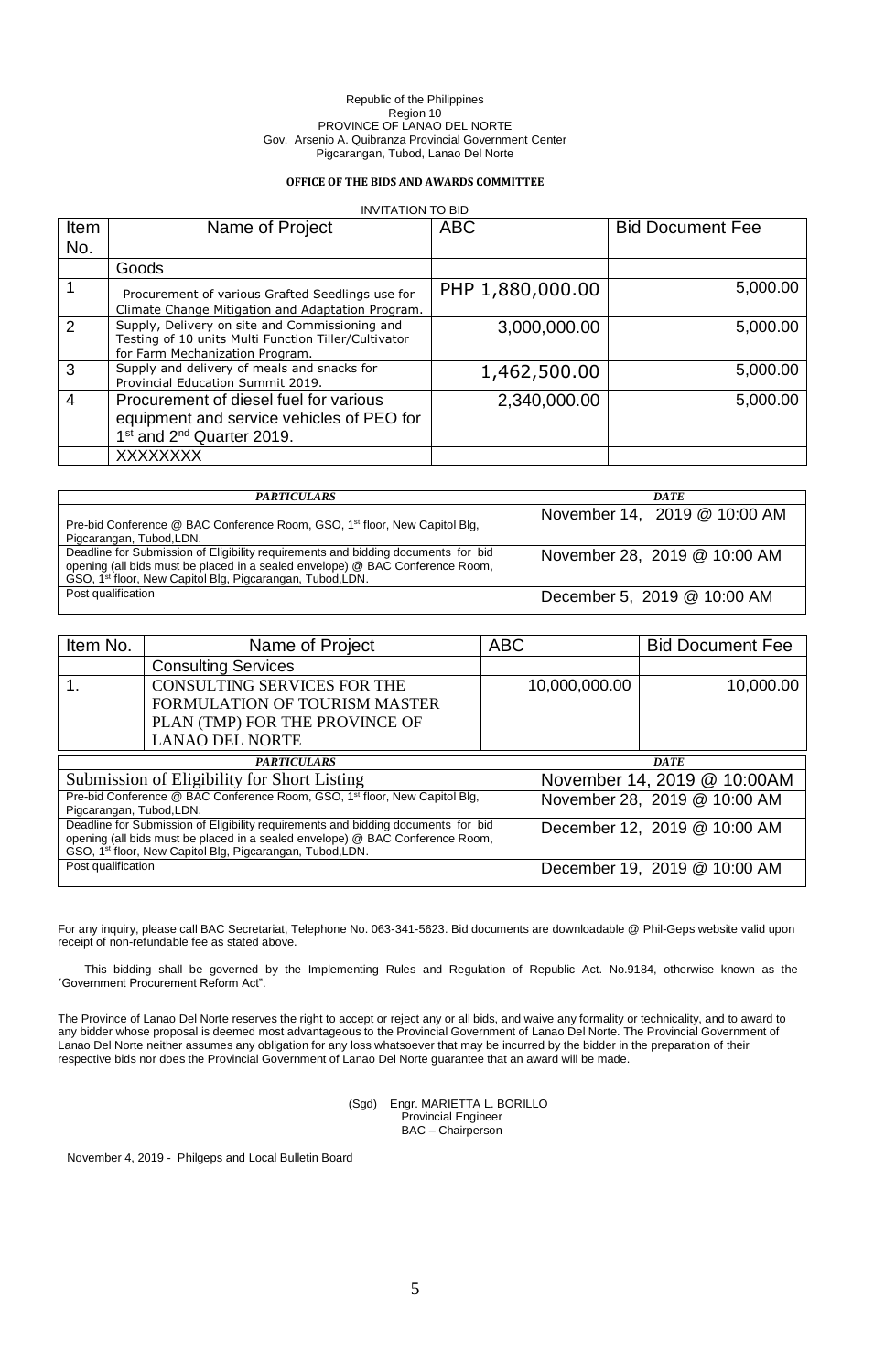## **OFFICE OF THE BIDS AND AWARDS COMMITTEE**

## INVITATION TO QUOTATION

| Item | Name of Project                                                                                                                                                     | ABC              |
|------|---------------------------------------------------------------------------------------------------------------------------------------------------------------------|------------------|
| No.  |                                                                                                                                                                     |                  |
|      | <b>INFRA</b>                                                                                                                                                        |                  |
|      | CIVIL WORKS COMPONENT OF THE SEAWEEDS SEMI-PROCESSING<br>AND MARKETING ENTERPRISE SUBPROJECT: "CONSTRUCTION OF<br>TWO (2) UNITS SOLAR SEAWEEDS DRYER WITH WAREHOUSE | PHP 3,327,000.00 |

| <b>PARTICULARS</b>                                                                                                                                                                                                                          | <b>DATE</b>                 |
|---------------------------------------------------------------------------------------------------------------------------------------------------------------------------------------------------------------------------------------------|-----------------------------|
| Deadline for Submission of Eligibility requirements and bidding documents for bid<br>opening (all bids must be placed in a sealed envelope) @ BAC Conference Room,<br>GSO, 1 <sup>st</sup> floor, New Capitol Blg, Pigcarangan, Tubod, LDN. | October 16, 2019 @ 10:00 AM |
| Post qualification                                                                                                                                                                                                                          | October 24, 2019 @ 10:00 AM |

For any inquiry, please call BAC Secretariat, Telephone No. 063-341-5623. Bid documents are downloadable @ Phil-Geps website valid upon receipt of non-refundable fee as stated above.

This bidding shall be governed by the Implementing Rules and Regulation of Republic Act. No.9184, otherwise known as the ´Government Procurement Reform Act".

The Province of Lanao Del Norte reserves the right to accept or reject any or all bids, and waive any formality or technicality, and to award to any bidder whose proposal is deemed most advantageous to the Provincial Government of Lanao Del Norte. The Provincial Government of Lanao Del Norte neither assumes any obligation for any loss whatsoever that may be incurred by the bidder in the preparation of their respective bids nor does the Provincial Government of Lanao Del Norte guarantee that an award will be made.

> (Sgd) Engr. MARIETTA L. BORILLO Provincial Engineer BAC – Chairperson

October 4, 2019 Philgeps and Local Bulletin Board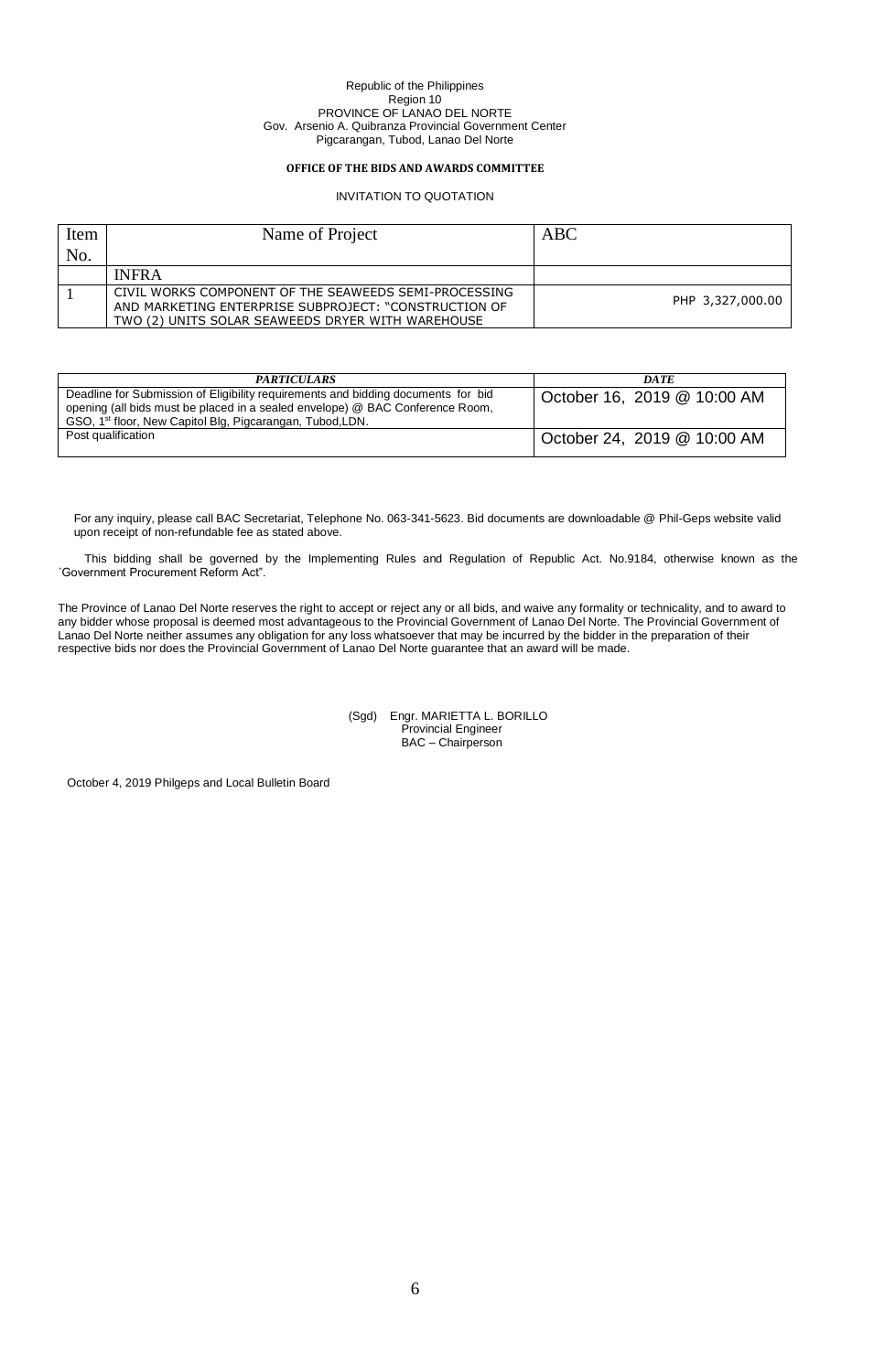## **OFFICE OF THE BIDS AND AWARDS COMMITTEE**

INVITATION TO BID

| Item           | Name of Project                                                          | <b>ABC</b>        | <b>Bid Document Fee</b> |
|----------------|--------------------------------------------------------------------------|-------------------|-------------------------|
| No.            |                                                                          |                   |                         |
|                | <b>INFRASTRUCTURE</b>                                                    |                   |                         |
| $\mathbf{1}$   | CONCRETING OF STO. NIÑO-                                                 | Php 30,000,000.00 | 25,000.00               |
|                | MALIWANAG-MANAN-AO PROVINCIAL                                            |                   |                         |
|                | ROAD Sta. 1+275.00-Sta.03+020.00                                         |                   |                         |
|                | XXXXXXXXXXXXXXXXXXXXXXX                                                  |                   |                         |
|                | <b>GOODS</b>                                                             |                   |                         |
| $\overline{2}$ | Procurement of various Intravenous Fluids                                | 7,098,304.00      | 10,000.00               |
|                | for Six Provincial Hospitals for 2nd                                     |                   |                         |
|                | semester of 2019                                                         |                   |                         |
| 3              | Procurement of various sporting goods for                                | 2,237,710.00      | 5,000.00                |
|                | <b>NMRAA 2019</b>                                                        |                   |                         |
| 4              | Procurement of 1 set INFLATABLE                                          | 2,500,000.00      | 5,000.00                |
|                | <b>RUBBER BOAT for Search and</b>                                        |                   |                         |
| 5              | Rescue/Emergency Response use.<br>Procurement of Two (2) units Mini Dump | 3,200,000.00      | 5,000.00                |
|                | Truck for solid waste management system                                  |                   |                         |
| 6              | Procurement of various Drugs and                                         | 16,271,051.20     | 25,000.00               |
|                | Medicines for Six Provincial Hospitals for                               |                   |                         |
|                | 2nd semester of 2019                                                     |                   |                         |
| $\overline{7}$ | Procurement of various Medical, Dental                                   | 6,360,053.00      | 10,000.00               |
|                | and Laboratory Supplies for Six Provincial                               |                   |                         |
|                | Hospitals for 2nd semester of 2019                                       |                   |                         |
| 8              | Procurement of collapsible tent with                                     | 1,600,000.00      | 5,000.00                |
|                | canvass roofing divided into 4 per cluster                               |                   |                         |
|                | with steel matting partition and pipe                                    |                   |                         |
|                | framing for Trade Fair Display Booth                                     |                   |                         |
|                | <b>XXXXXXXX</b>                                                          |                   |                         |

| <b>PARTICULARS</b>                                                                                                                                                                                                                          | <b>DATE</b>                 |
|---------------------------------------------------------------------------------------------------------------------------------------------------------------------------------------------------------------------------------------------|-----------------------------|
| Pre-bid Conference @ BAC Conference Room, GSO, 1 <sup>st</sup> floor, New Capitol Blg,<br>Pigcarangan, Tubod, LDN.                                                                                                                          | October 17, 2019 @ 10:00 AM |
| Deadline for Submission of Eligibility requirements and bidding documents for bid<br>opening (all bids must be placed in a sealed envelope) @ BAC Conference Room,<br>GSO, 1 <sup>st</sup> floor, New Capitol Blg, Pigcarangan, Tubod, LDN. | October 31, 2019 @ 10:00 AM |
| Post qualification                                                                                                                                                                                                                          | November 7, 2019 @ 10:00 AM |

For any inquiry, please call BAC Secretariat, Telephone No. 063-341-5623. Bid documents are downloadable @ Phil-Geps website valid upon receipt of non-refundable fee as stated above.

This bidding shall be governed by the Implementing Rules and Regulation of Republic Act. No.9184, otherwise known as the ´Government Procurement Reform Act".

The Province of Lanao Del Norte reserves the right to accept or reject any or all bids, and waive any formality or technicality, and to award to any bidder whose proposal is deemed most advantageous to the Provincial Government of Lanao Del Norte. The Provincial Government of Lanao Del Norte neither assumes any obligation for any loss whatsoever that may be incurred by the bidder in the preparation of their respective bids nor does the Provincial Government of Lanao Del Norte guarantee that an award will be made.

> (Sgd) Engr. MARIETTA L. BORILLO Provincial Engineer BAC – Chairperson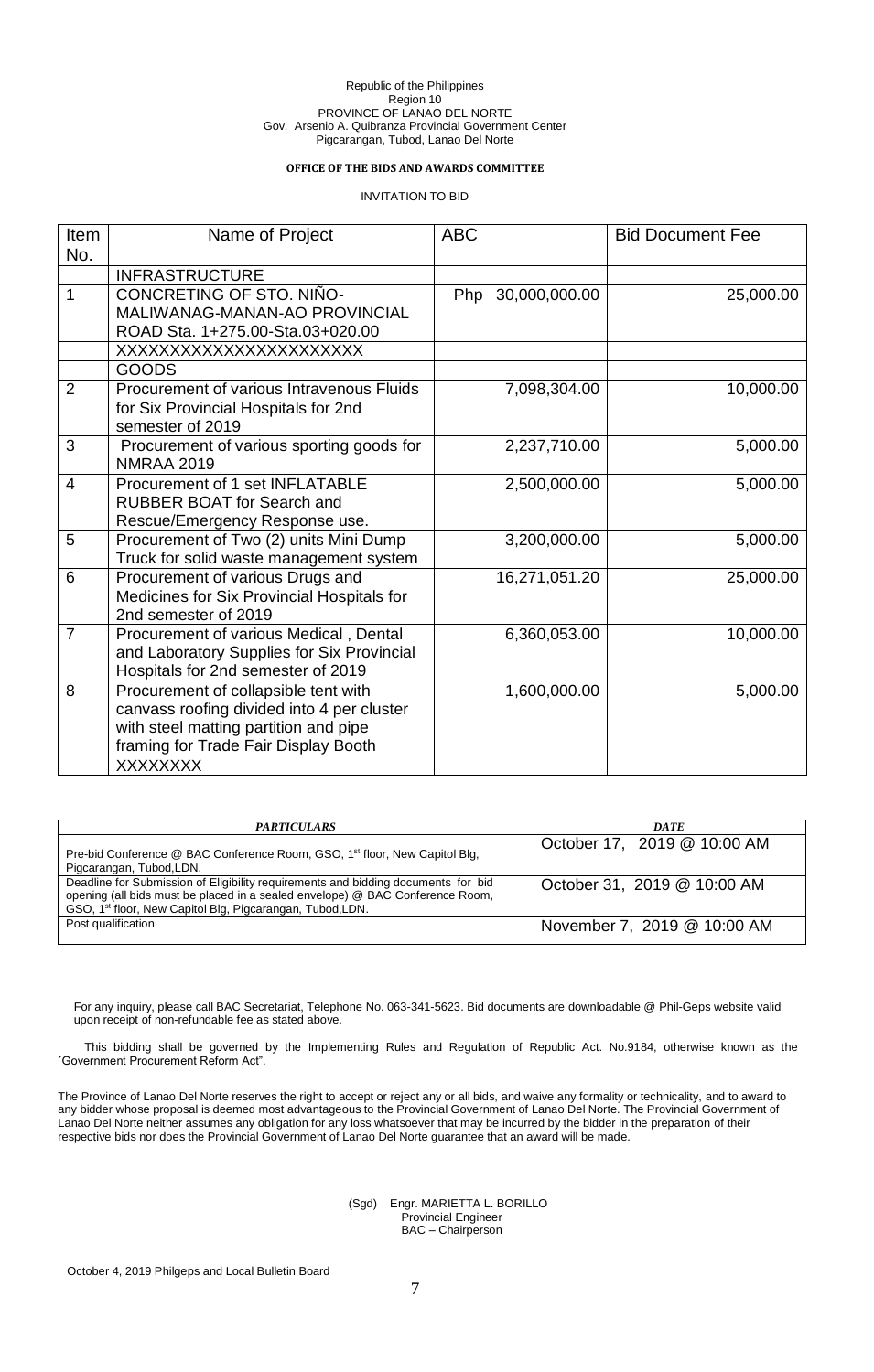## **OFFICE OF THE BIDS AND AWARDS COMMITTEE**

INVITATION TO BID

| Item | Name of Project                                                                                        | <b>ABC</b>    | <b>Bid Document Fee</b> |
|------|--------------------------------------------------------------------------------------------------------|---------------|-------------------------|
| No.  |                                                                                                        |               |                         |
|      | <b>GOODS</b>                                                                                           |               |                         |
|      | Procurement of Diesel Fuel for various Provincial<br>Equipment and Service Vehicles for 2nd sem. 2019. | 10,000,000.00 | 5,000.00                |
|      | XXXXXXXXXXXX                                                                                           |               |                         |

| <b>PARTICULARS</b>                                                                                                                                                                                                                          | DATE                          |
|---------------------------------------------------------------------------------------------------------------------------------------------------------------------------------------------------------------------------------------------|-------------------------------|
| Pre-bid Conference @ BAC Conference Room, GSO, 1 <sup>st</sup> floor, New Capitol Blg,<br>Pigcarangan, Tubod, LDN.                                                                                                                          | September 19, 2019 @ 10:00 AM |
| Deadline for Submission of Eligibility requirements and bidding documents for bid<br>opening (all bids must be placed in a sealed envelope) @ BAC Conference Room,<br>GSO, 1 <sup>st</sup> floor, New Capitol Blg, Pigcarangan, Tubod, LDN. | October 10, 2019 @ 10:00 AM   |
| Post qualification                                                                                                                                                                                                                          | October 17, 2019 @ 10:00 AM   |

For any inquiry, please call BAC Secretariat, Telephone No. 063-341-5623. Bid documents are downloadable @ Phil-Geps website valid upon receipt of non-refundable fee as stated above.

This bidding shall be governed by the Implementing Rules and Regulation of Republic Act. No.9184, otherwise known as the ´Government Procurement Reform Act".

The Province of Lanao Del Norte reserves the right to accept or reject any or all bids, and waive any formality or technicality, and to award to any bidder whose proposal is deemed most advantageous to the Provincial Government of Lanao Del Norte. The Provincial Government of Lanao Del Norte neither assumes any obligation for any loss whatsoever that may be incurred by the bidder in the preparation of their respective bids nor does the Provincial Government of Lanao Del Norte guarantee that an award will be made.

> (Sgd) Engr. MARIETTA L. BORILLO Provincial Engineer BAC – Chairperson

September 9, 2019 Philgeps and Local Bulletin Board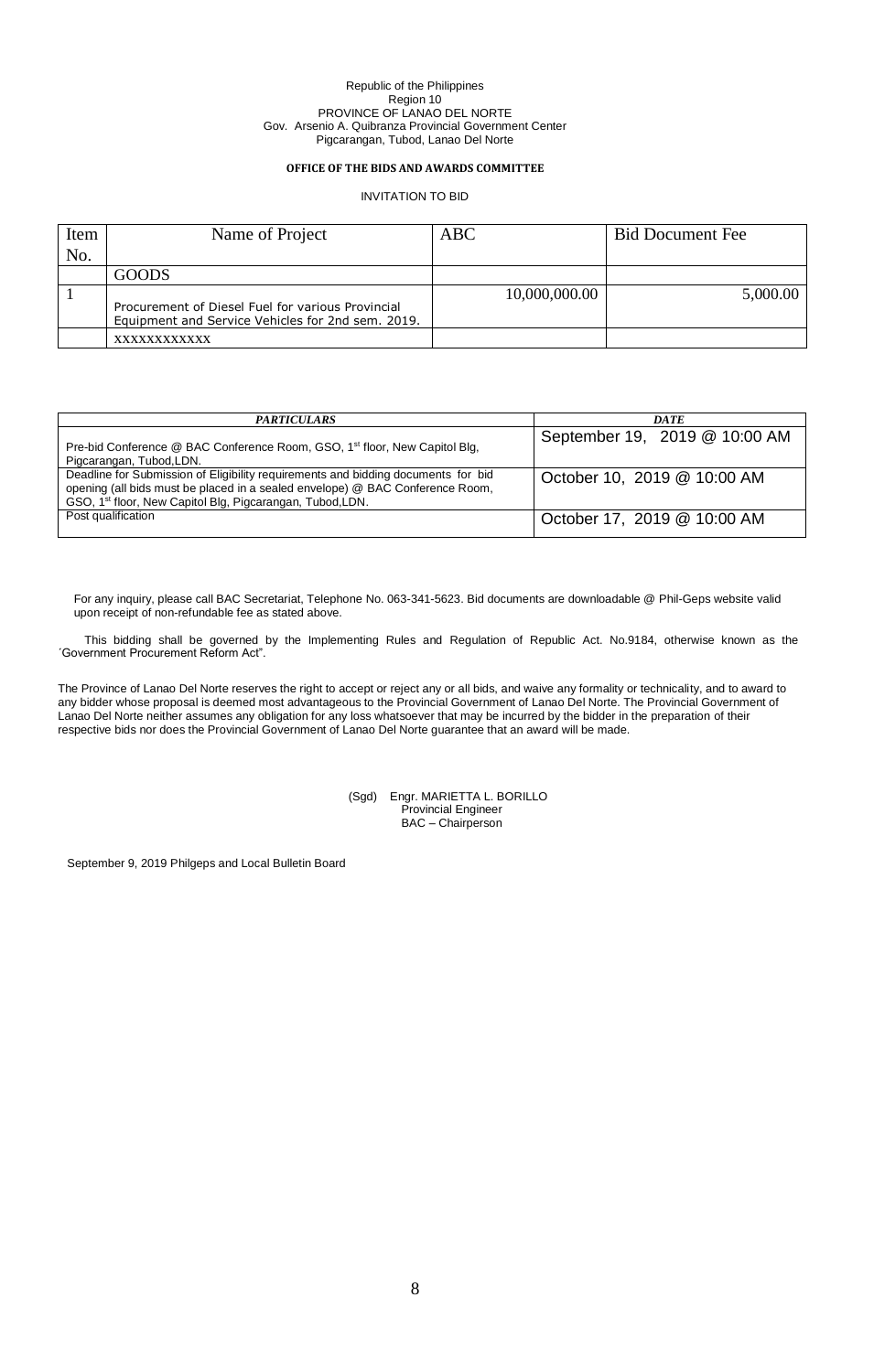### **OFFICE OF THE BIDS AND AWARDS COMMITTEE**

## INVITATION TO BID

| Item | Name of Project                                                                                                                   | <b>ABC</b>   | <b>Bid Document Fee</b> |
|------|-----------------------------------------------------------------------------------------------------------------------------------|--------------|-------------------------|
| No.  |                                                                                                                                   |              |                         |
|      | <b>GOODS</b>                                                                                                                      |              |                         |
|      | Procurement of One (1) Set Solid Waste Granulator<br>with Brick Making Machine for Integrated Solid<br>Waste Management of PGLDN. | 8,000,000.00 | 5,000.00                |
|      | XXXXXXXXXXX                                                                                                                       |              |                         |

| <b>PARTICULARS</b>                                                                                                                                                                                                                          | <b>DATE</b>                   |
|---------------------------------------------------------------------------------------------------------------------------------------------------------------------------------------------------------------------------------------------|-------------------------------|
| Pre-bid Conference @ BAC Conference Room, GSO, 1 <sup>st</sup> floor, New Capitol Blg,<br>Pigcarangan, Tubod, LDN.                                                                                                                          | September 12, 2019 @ 10:00 AM |
| Deadline for Submission of Eligibility requirements and bidding documents for bid<br>opening (all bids must be placed in a sealed envelope) @ BAC Conference Room,<br>GSO, 1 <sup>st</sup> floor, New Capitol Blg, Pigcarangan, Tubod, LDN. | September 26, 2019 @ 10:00 AM |
| Post qualification                                                                                                                                                                                                                          | October 3, 2019 @ 10:00 AM    |

For any inquiry, please call BAC Secretariat, Telephone No. 063-341-5623. Bid documents are downloadable @ Phil-Geps website valid upon receipt of non-refundable fee as stated above.

This bidding shall be governed by the Implementing Rules and Regulation of Republic Act. No.9184, otherwise known as the ´Government Procurement Reform Act".

The Province of Lanao Del Norte reserves the right to accept or reject any or all bids, and waive any formality or technicality, and to award to any bidder whose proposal is deemed most advantageous to the Provincial Government of Lanao Del Norte. The Provincial Government of Lanao Del Norte neither assumes any obligation for any loss whatsoever that may be incurred by the bidder in the preparation of their respective bids nor does the Provincial Government of Lanao Del Norte guarantee that an award will be made.

> (Sgd) Engr. MARIETTA L. BORILLO Provincial Engineer BAC – Chairperson

September 3, 2019 Philgeps and Local Bulletin Board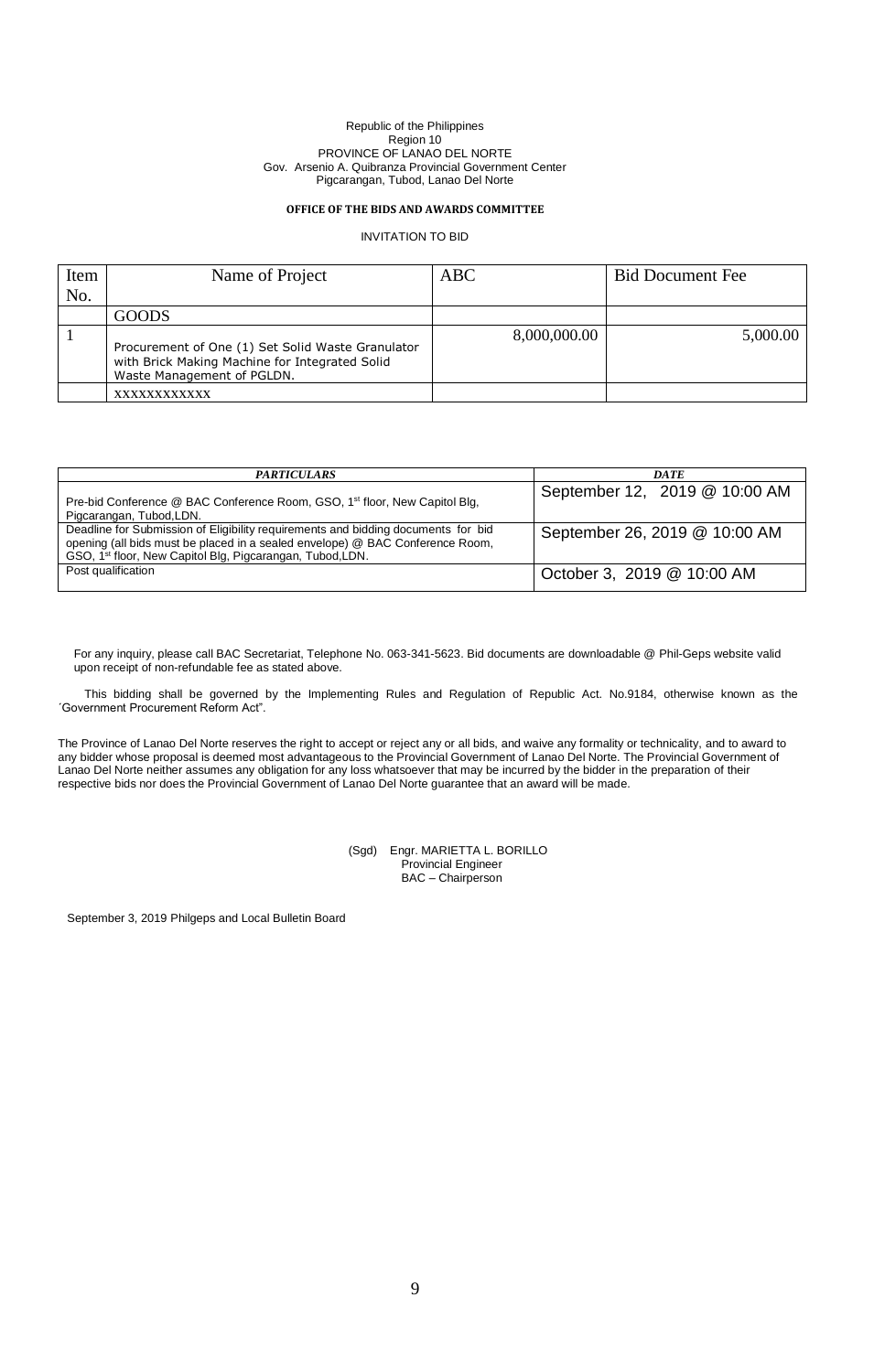# **OFFICE OF THE BIDS AND AWARDS COMMITTEE**

### INVITATION TO BID

| Item | Name of Project                                                                           | <b>ABC</b>   | <b>Bid Document Fee</b> |
|------|-------------------------------------------------------------------------------------------|--------------|-------------------------|
| No.  |                                                                                           |              |                         |
|      | <b>GOODS</b>                                                                              |              |                         |
|      | Reproduction of Quality Assured Learning<br>Resources.                                    | 1,800,000.00 | 5,000.00                |
|      | Purchase of customized sports uniform for PGLDN<br>athletes team for upcoming NMRAA 2019. | 1,208,300.00 | 5,000.00                |
|      | XXXXXXXXXXXX                                                                              |              |                         |

| <b>PARTICULARS</b>                                                                                                                                                                                                                          | DATE                          |
|---------------------------------------------------------------------------------------------------------------------------------------------------------------------------------------------------------------------------------------------|-------------------------------|
| Pre-bid Conference @ BAC Conference Room, GSO, 1 <sup>st</sup> floor, New Capitol Blg,<br>Pigcarangan, Tubod, LDN.                                                                                                                          | September 5, 2019 @ 10:00 AM  |
| Deadline for Submission of Eligibility requirements and bidding documents for bid<br>opening (all bids must be placed in a sealed envelope) @ BAC Conference Room,<br>GSO, 1 <sup>st</sup> floor, New Capitol Blg, Pigcarangan, Tubod, LDN. | September 19, 2019 @ 10:00 AM |
| Post qualification                                                                                                                                                                                                                          | September 26, 2019 @ 10:00 AM |

For any inquiry, please call BAC Secretariat, Telephone No. 063-341-5623. Bid documents are downloadable @ Phil-Geps website valid upon receipt of non-refundable fee as stated above.

This bidding shall be governed by the Implementing Rules and Regulation of Republic Act. No.9184, otherwise known as the ´Government Procurement Reform Act".

The Province of Lanao Del Norte reserves the right to accept or reject any or all bids, and waive any formality or technicality, and to award to any bidder whose proposal is deemed most advantageous to the Provincial Government of Lanao Del Norte. The Provincial Government of Lanao Del Norte neither assumes any obligation for any loss whatsoever that may be incurred by the bidder in the preparation of their respective bids nor does the Provincial Government of Lanao Del Norte guarantee that an award will be made.

> (Sgd) Engr. MARIETTA L. BORILLO Provincial Engineer BAC – Chairperson

August 26 , 2019 Philgeps and Local Bulletin Board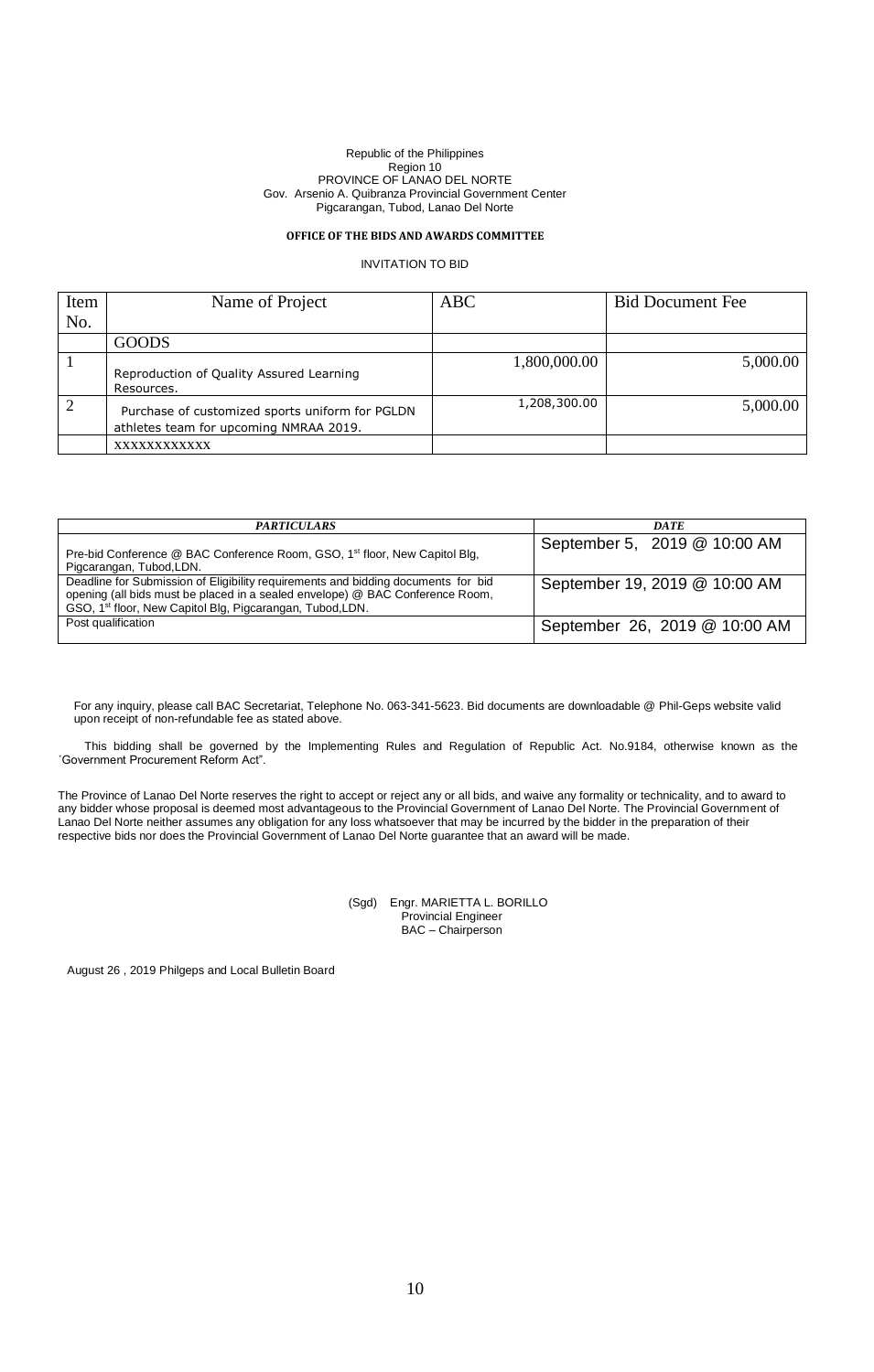# **OFFICE OF THE BIDS AND AWARDS COMMITTEE**

# INVITATION TO BID

| Item           | Name of Project                                                                                                                                                                    | <b>ABC</b>        | <b>Bid Document Fee</b> |
|----------------|------------------------------------------------------------------------------------------------------------------------------------------------------------------------------------|-------------------|-------------------------|
| No.            |                                                                                                                                                                                    |                   |                         |
|                | <b>GOODS</b>                                                                                                                                                                       |                   |                         |
|                | Supply and delivery of 16 units 6.0 Mx6.0M<br>COLLAPSIBLE TENT with canvass roofing for PGLDN<br>trade fair display booth.                                                         | PHP 1,600,000.00  | 5,000.00                |
| 2              | Supply and delivery of One (1) lot Mobile Kitchen<br>which will be used for responding food<br>augmentation to the families affected by emergency<br>or disaster in this Province. | PHP 6,000,000.00  | 10,000.00               |
| 3              | Supply and delivery of One (1) set Hydraulic basic<br>Intervention Set (Extrication) for Search and<br>Rescue / Emergency Response operation.                                      | PHP 2,000,000.00  | 5,000.00                |
| $\overline{4}$ | Procurement of Diesel Fuel for various Provincial<br>Equipment and Service Vehicles for 2nd sem. 2019.                                                                             | PHP 10,000,000.00 | 10,000.00               |
| 5              | Supply and delivery of One (1) unit Brand new Skid<br>Steer Loader for Calamity use of this Province.                                                                              | PHP 7,500,000.00  | 10,000.00               |
| 6              | Supply and Delivery of 24 hds Jr. Buck Purebred<br>Saanen and 96 hds Upgraded Doeling for<br>Implementation of dairy goat production project                                       | PHP 2,640,000.00  | 5,000.00                |
|                | XXXXXXXXXXXXXXXXXXXX                                                                                                                                                               |                   |                         |

| <b>PARTICULARS</b>                                                                                                                                                                                                                          | <b>DATE</b>                |
|---------------------------------------------------------------------------------------------------------------------------------------------------------------------------------------------------------------------------------------------|----------------------------|
| Pre-bid Conference @ BAC Conference Room, GSO, 1 <sup>st</sup> floor, New Capitol Blg,<br>Pigcarangan, Tubod, LDN.                                                                                                                          | August 8, 2019 @ 10:00 AM  |
| Deadline for Submission of Eligibility requirements and bidding documents for bid<br>opening (all bids must be placed in a sealed envelope) @ BAC Conference Room,<br>GSO, 1 <sup>st</sup> floor, New Capitol Blg, Pigcarangan, Tubod, LDN. | August 22, 2019 @ 10:00 AM |
| Post qualification                                                                                                                                                                                                                          | August 29, 2019 @ 10:00 AM |

For any inquiry, please call BAC Secretariat, Telephone No. 063-341-5623. Bid documents are downloadable @ Phil-Geps website valid upon receipt of non-refundable fee as stated above.

This bidding shall be governed by the Implementing Rules and Regulation of Republic Act. No.9184, otherwise known as the ´Government Procurement Reform Act".

The Province of Lanao Del Norte reserves the right to accept or reject any or all bids, and waive any formality or technicality, and to award to any bidder whose proposal is deemed most advantageous to the Provincial Government of Lanao Del Norte. The Provincial Government of Lanao Del Norte neither assumes any obligation for any loss whatsoever that may be incurred by the bidder in the preparation of their respective bids nor does the Provincial Government of Lanao Del Norte guarantee that an award will be made.

> (Sgd) Engr. MARIETTA L. BORILLO Provincial Engineer BAC – Chairperson

July 33, 2019 Philgeps and Local Bulletin Board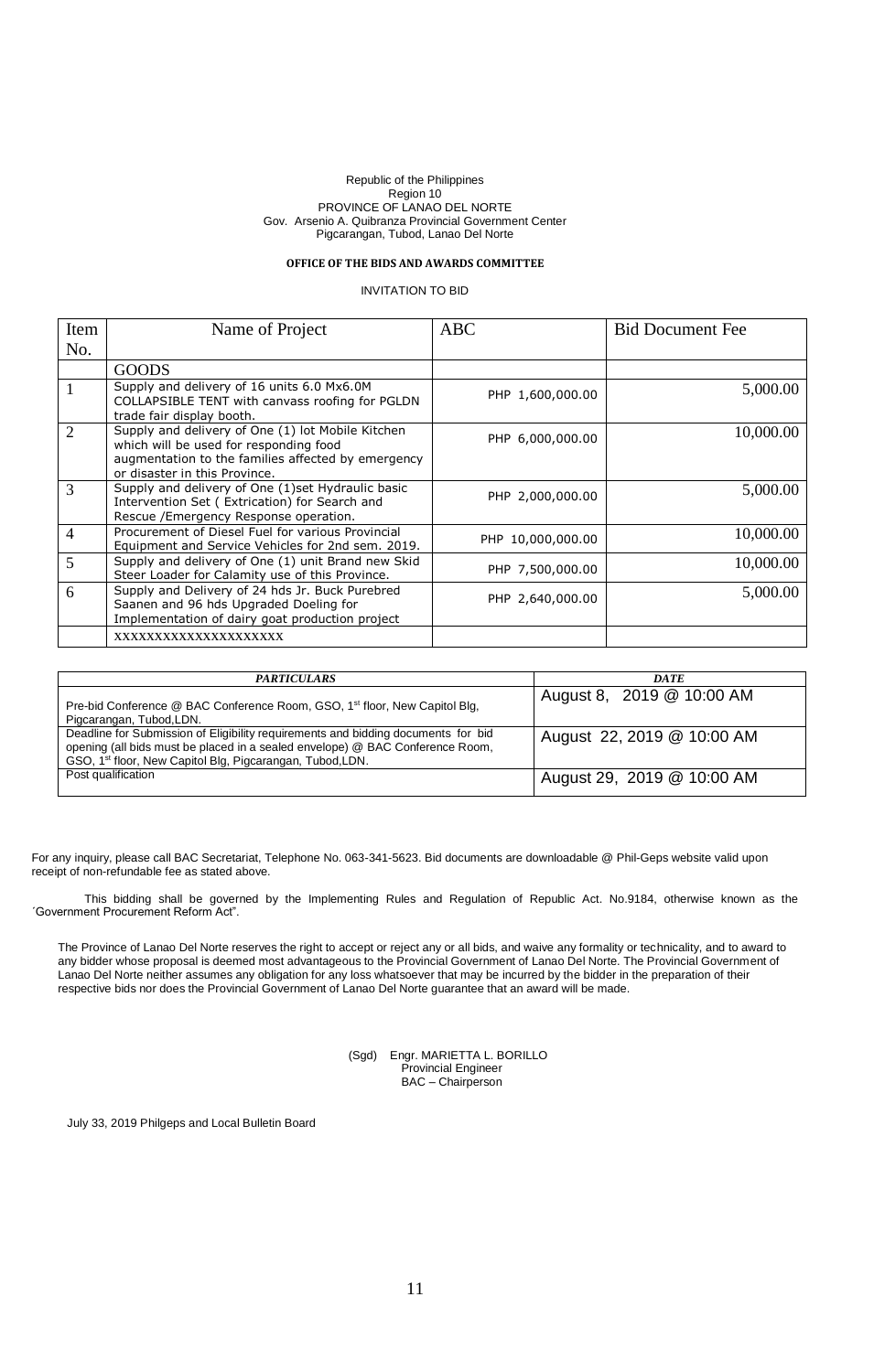## **OFFICE OF THE BIDS AND AWARDS COMMITTEE**

# INVITATION TO BID

| Item           | Name of Project                                                                                              | <b>ABC</b>    | <b>Bid Document Fee</b> |
|----------------|--------------------------------------------------------------------------------------------------------------|---------------|-------------------------|
| No.            |                                                                                                              |               |                         |
|                | <b>INFRASTRUCTURE</b>                                                                                        |               |                         |
|                | <b>Construction of Multi-Purpose Building</b>                                                                | 8,860,117.44  | 10,000.00               |
| $\overline{2}$ | <b>Construction of KAPATAGAN PROVINCIAL</b><br><b>HOSPITAL WAREHOUSE</b>                                     | 6,959,459.98  | 10,000.00               |
| $\overline{3}$ | Repainting of MCC Perimeter Fence                                                                            | 966,797.70    | 1,000.00                |
| $\overline{4}$ | Concreting of Tubaran-Kalilangan<br>Provincial Road Sta. 5+342.40 - Sta.<br>$7 + 727.21$                     | 40,000,000.00 | 25,000.00               |
| $\overline{5}$ | CONCRETING OF PATUDAN-PRINCESA<br>PROVINCIAL ROAD Sta. 0+000.00-<br>Sta.0+091.85; Sta.0+788.81-Sta. 2+288.24 | 25,000,000.00 | 25,0000.00              |
| 6              | UPGRADING OF MIRAIC PROVINCIAL<br><b>CORN CENTER</b>                                                         | 5,143,905.38  | 10,000.00               |
| $\overline{7}$ | <b>Construction of Food Complimentary</b><br><b>Building with Admin Office</b>                               | 3,850,000.00  | 5,000.00                |

| <b>PARTICULARS</b>                                                                                                                                                                                                                          | <b>DATE</b>               |
|---------------------------------------------------------------------------------------------------------------------------------------------------------------------------------------------------------------------------------------------|---------------------------|
| Pre-bid Conference @ BAC Conference Room, GSO, 1 <sup>st</sup> floor, New Capitol Blg,<br>Pigcarangan, Tubod, LDN.                                                                                                                          | July 18, 2019 @ 10:00 AM  |
| Deadline for Submission of Eligibility requirements and bidding documents for bid<br>opening (all bids must be placed in a sealed envelope) @ BAC Conference Room,<br>GSO, 1 <sup>st</sup> floor, New Capitol Blg, Pigcarangan, Tubod, LDN. | August 1, 2019 @ 10:00 AM |
| Post qualification                                                                                                                                                                                                                          | August 8, 2019 @ 10:00 AM |

For any inquiry, please call BAC Secretariat, Telephone No. 063-341-5623. Bid documents are downloadable @ Phil-Geps website valid upon receipt of non-refundable fee as stated above.

This bidding shall be governed by the Implementing Rules and Regulation of Republic Act. No.9184, otherwise known as the ´Government Procurement Reform Act".

The Province of Lanao Del Norte reserves the right to accept or reject any or all bids, and waive any formality or technicality, and to award to any bidder whose proposal is deemed most advantageous to the Provincial Government of Lanao Del Norte. The Provincial Government of Lanao Del Norte neither assumes any obligation for any loss whatsoever that may be incurred by the bidder in the preparation of their respective bids nor does the Provincial Government of Lanao Del Norte guarantee that an award will be made.

> (Sgd) BRIGIDA S. TAÑGONAN Provincial Administrator BAC – Chairperson

July 9 , 2019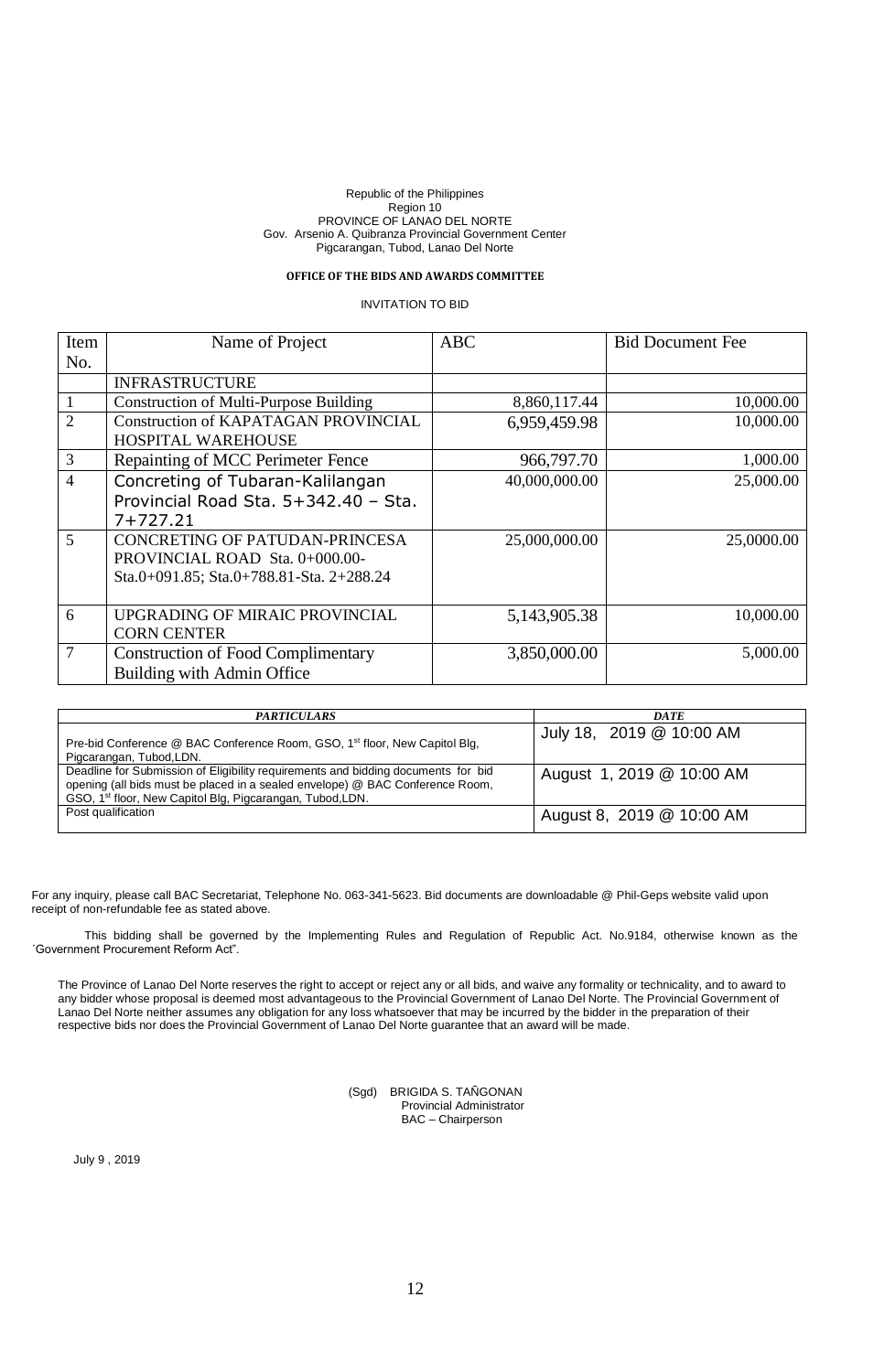### **OFFICEOF THE BIDS AND AWARDS COMMITTEE**

# INVITATION TO BID

| Item | Name of Project                      | ABC           | <b>Bid Document Fee</b> |
|------|--------------------------------------|---------------|-------------------------|
| No.  |                                      |               |                         |
|      | <b>INFRASTRUCTURE</b>                |               |                         |
|      | Concreting of Baroy-Sta. Cruz-Salong | 83,184,314.00 | 25,000.00               |
|      | Provincial Road.                     |               |                         |

| <b>PARTICULARS</b>                                                                                                                                                                                                                          | <b>DATE</b>                |
|---------------------------------------------------------------------------------------------------------------------------------------------------------------------------------------------------------------------------------------------|----------------------------|
| Pre-bid Conference @ BAC Conference Room, GSO, 1 <sup>st</sup> floor, New Capitol Blg,<br>Pigcarangan, Tubod, LDN.                                                                                                                          | July 18, 2019 @ 10:00 AM   |
| Deadline for Submission of Eligibility requirements and bidding documents for bid<br>opening (all bids must be placed in a sealed envelope) @ BAC Conference Room,<br>GSO, 1 <sup>st</sup> floor, New Capitol Blg, Pigcarangan, Tubod, LDN. | August 1, 2019 @ 10:00 AM  |
| Post qualification                                                                                                                                                                                                                          | August 15, 2019 @ 10:00 AM |

For any inquiry, please call BAC Secretariat, Telephone No. 063-341-5623. Bid documents are downloadable @ Phil-Geps website valid upon receipt of non-refundable fee as stated above.

This bidding shall be governed by the Implementing Rules and Regulation of Republic Act. No.9184, otherwise known as the ´Government Procurement Reform Act".

The Province of Lanao Del Norte reserves the right to accept or reject any or all bids, and waive any formality or technicality, and to award to any bidder whose proposal is deemed most advantageous to the Provincial Government of Lanao Del Norte. The Provincial Government of Lanao Del Norte neither assumes any obligation for any loss whatsoever that may be incurred by the bidder in the preparation of their respective bids nor does the Provincial Government of Lanao Del Norte guarantee that an award will be made.

| (Sqd) | BRIGIDA S. TAÑGONAN      |
|-------|--------------------------|
|       | Provincial Administrator |
|       | BAC - Chairperson        |

June 24, 2019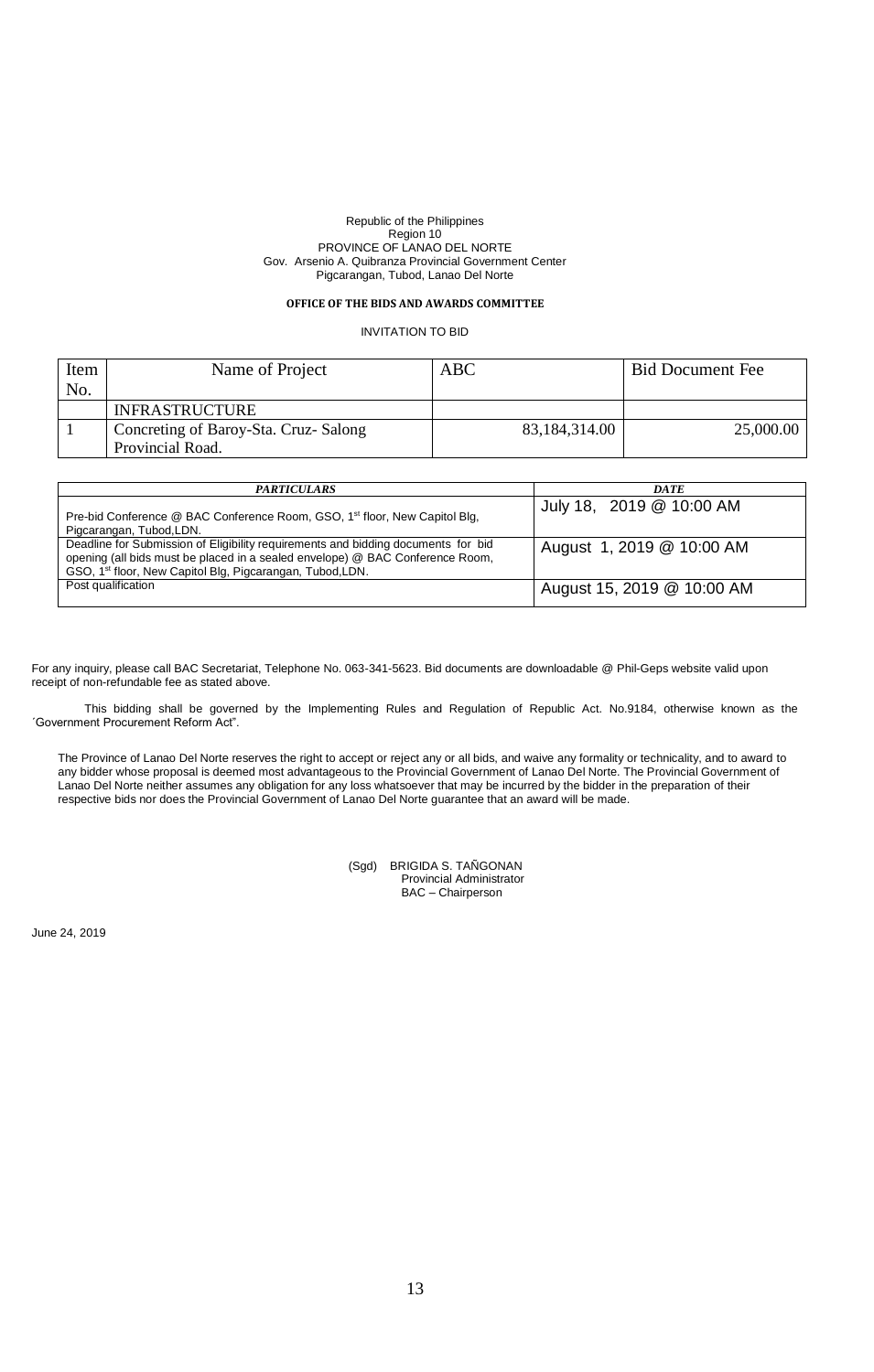# **OFFICE OF THE BIDS AND AWARDS COMMITTEE**

INVITATION TO BID

| Item | Name of Project                                                                      | ABC              | <b>Bid Document Fee</b> |
|------|--------------------------------------------------------------------------------------|------------------|-------------------------|
| No.  |                                                                                      |                  |                         |
|      | <b>GOODS AND SERVICES</b>                                                            |                  |                         |
|      | Procurement of various Hotel room supplies and<br>kitchen supplies for MCC Hotel use | PHP 2,199,445.00 | 5,000.00                |
|      | <b>INFRASTRUCTURE</b>                                                                |                  |                         |
|      | CONSTRUCTION OF TWO-STOREY DORMITORY<br>BUILDING OF PROVINCIAL NURSING SEED FARM     | PHP 6,991,711.32 | 10,000.00               |

| <b>PARTICULARS</b>                                                                                                                                                                                                                          | <b>DATE</b>              |
|---------------------------------------------------------------------------------------------------------------------------------------------------------------------------------------------------------------------------------------------|--------------------------|
| Pre-bid Conference @ BAC Conference Room, GSO, 1 <sup>st</sup> floor, New Capitol Blg,<br>Pigcarangan, Tubod, LDN.                                                                                                                          | June 27, 2019 @ 10:00 AM |
| Deadline for Submission of Eligibility requirements and bidding documents for bid<br>opening (all bids must be placed in a sealed envelope) @ BAC Conference Room,<br>GSO, 1 <sup>st</sup> floor, New Capitol Blg, Pigcarangan, Tubod, LDN. | July 18, 2019 @ 10:00 AM |
| Post qualification                                                                                                                                                                                                                          | July 25, 2019 @ 10:00 AM |

For any inquiry, please call BAC Secretariat, Telephone No. 063-341-5623. Bid documents are downloadable @ Phil-Geps website valid upon receipt of non-refundable fee as stated above.

This bidding shall be governed by the Implementing Rules and Regulation of Republic Act. No.9184, otherwise known as the ´Government Procurement Reform Act".

The Province of Lanao Del Norte reserves the right to accept or reject any or all bids, and waive any formality or technicality, and to award to any bidder whose proposal is deemed most advantageous to the Provincial Government of Lanao Del Norte. The Provincial Government of Lanao Del Norte neither assumes any obligation for any loss whatsoever that may be incurred by the bidder in the preparation of their respective bids nor does the Provincial Government of Lanao Del Norte guarantee that an award will be made.

> (Sgd) BRIGIDA S. TAÑGONAN Provincial Administrator BAC – Chairperson

June 18, 2019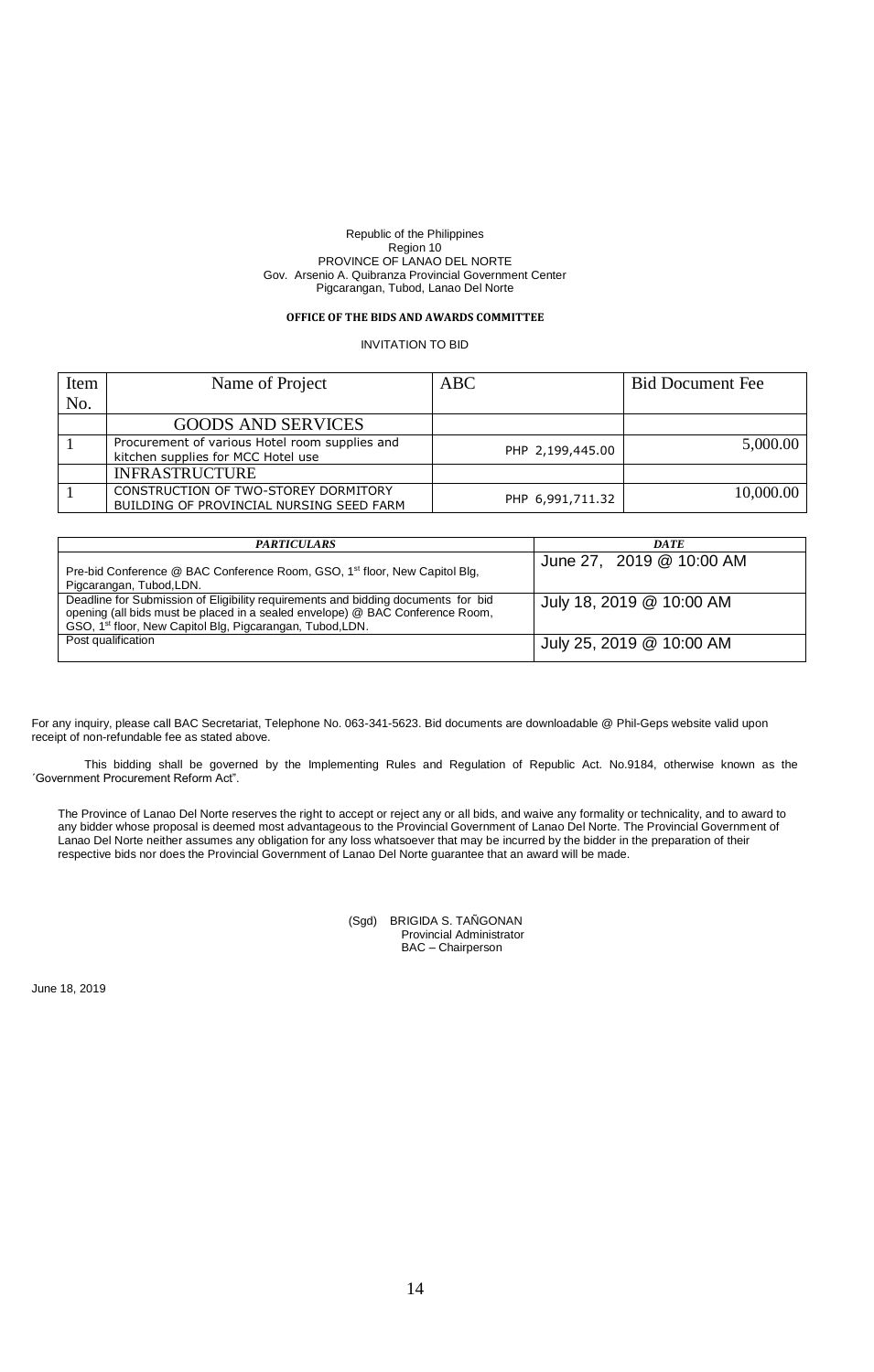## **OFFICE OF THE BIDS AND AWARDS COMMITTEE**

INVITATION TO BID

| Item | Name of Project                                                                                                                                                          | ABC.             | <b>Bid Document Fee</b> |
|------|--------------------------------------------------------------------------------------------------------------------------------------------------------------------------|------------------|-------------------------|
| No.  |                                                                                                                                                                          |                  |                         |
|      | <b>GOODS AND SERVICES</b>                                                                                                                                                |                  |                         |
|      | Procurement of various Hotel room supplies and<br>kitchen supplies for MCC Hotel use.                                                                                    | PHP 2,199,445.00 | 5,000.00                |
|      | $X-X-X-X-X$                                                                                                                                                              |                  |                         |
|      | Purchase of 1 unit rice combine harvester, 1 unit<br>rice transplanter-riding type and 1 unit electrical<br>high pressure washer and 27 units mechanical rice<br>weeder. |                  |                         |

| <b>PARTICULARS</b>                                                                                                                                                                                                                          | <b>DATE</b>              |
|---------------------------------------------------------------------------------------------------------------------------------------------------------------------------------------------------------------------------------------------|--------------------------|
| Pre-bid Conference @ BAC Conference Room, GSO, 1 <sup>st</sup> floor, New Capitol Blg,<br>Pigcarangan, Tubod, LDN.                                                                                                                          | May 23, 2019 @ 10:00 AM  |
| Deadline for Submission of Eligibility requirements and bidding documents for bid<br>opening (all bids must be placed in a sealed envelope) @ BAC Conference Room,<br>GSO, 1 <sup>st</sup> floor, New Capitol Blg, Pigcarangan, Tubod, LDN. | June 6, 2019 @ 10:00 AM  |
| Post qualification                                                                                                                                                                                                                          | June 13, 2019 @ 10:00 AM |

### NEGOTIATED PROCUREMENT (2 FAILED BIDDING)

| Item | Name of Project                                                                                                                                                       | ABC          |
|------|-----------------------------------------------------------------------------------------------------------------------------------------------------------------------|--------------|
| No.  |                                                                                                                                                                       |              |
|      | <b>GOODS AND SERVICES</b>                                                                                                                                             |              |
|      | Purchase of 1 unit rice combine harvester, 1 unit rice<br>transplanter-riding type and 1 unit electrical high pressure<br>washer and 27 units mechanical rice weeder. | 4,950,000.00 |

| <b>PARTICULARS</b>                                                                                                                                                                                                                          | <b>DATE</b>             |
|---------------------------------------------------------------------------------------------------------------------------------------------------------------------------------------------------------------------------------------------|-------------------------|
| Deadline for Submission of Eligibility requirements and bidding documents for bid<br>opening (all bids must be placed in a sealed envelope) @ BAC Conference Room,<br>GSO, 1 <sup>st</sup> floor, New Capitol Blg, Pigcarangan, Tubod, LDN. | May 23, 2019 @ 10:00 AM |
| Post qualification                                                                                                                                                                                                                          | June 6, 2019 @ 10:00 AM |

For any inquiry, please call BAC Secretariat, Telephone No. 063-341-5623. Bid documents are downloadable @ Phil-Geps website valid upon receipt of non-refundable fee as stated above.

This bidding shall be governed by the Implementing Rules and Regulation of Republic Act. No.9184, otherwise known as the ´Government Procurement Reform Act".

The Province of Lanao Del Norte reserves the right to accept or reject any or all bids, and waive any formality or technicality, and to award to any bidder whose proposal is deemed most advantageous to the Provincial Government of Lanao Del Norte. The Provincial Government of Lanao Del Norte neither assumes any obligation for any loss whatsoever that may be incurred by the bidder in the preparation of their respective bids nor does the Provincial Government of Lanao Del Norte guarantee that an award will be made.

> (Sgd) BRIGIDA S. TAÑGONAN Provincial Administrator BAC – Chairperson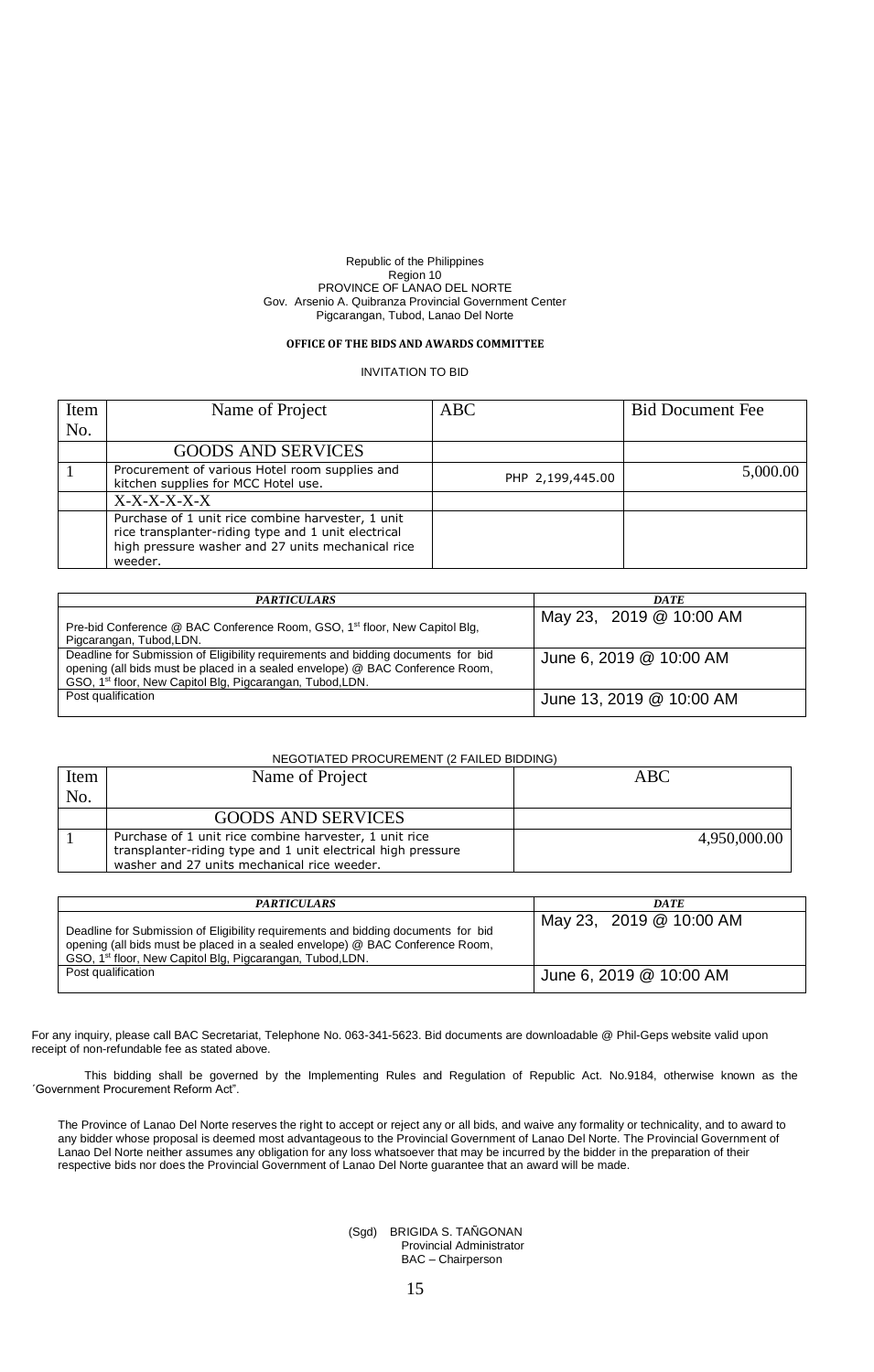### **OFFICE OF THE BIDS AND AWARDS COMMITTEE**

### INVITATION TO BID

| Item           | Name of Project                                                                                                              | <b>ABC</b>       | <b>Bid Document Fee</b> |
|----------------|------------------------------------------------------------------------------------------------------------------------------|------------------|-------------------------|
| No.            |                                                                                                                              |                  |                         |
|                | <b>GOODS AND SERVICES</b>                                                                                                    |                  |                         |
|                | Procurement of various medicines and medical<br>supplies for Operation Tuli 2019                                             | PHP 2,506,264.00 | 5,000.00                |
| $\overline{2}$ | Supply and Delivery of 24 hds. Jr Buck purebreed<br>Saanen and 96 hds. Upgraded Doeling for Dairy<br>goat Production project | PHP 2,640,000.00 | 5,000.00                |
| 3              | Procurement of One (1) unit All-New hilux 4x4 2.8L<br>diesel Manual Transmission for PGO use                                 | PHP 1,700,000.00 | 5,000.00                |
| $\overline{4}$ | Procurement of various Hotel supplies and<br>Equipment for MCC Hotel use.                                                    | PHP 3,416,791.00 | 5,000.00                |
| 5              | Procurement of All Weather Woods for MCC Hotel<br>use.                                                                       | PHP 5,539,351.81 | 10,000.00               |
| 6              | Procurement of various hospital equipment and<br>Instruments in Emergency Room, Wards and OPD<br>of LNPH.                    | PHP 1,216,200.00 | 5,000.00                |
|                | xxxxxxxxxxxxxxxx                                                                                                             |                  |                         |

| <b>PARTICULARS</b>                                                                                                                                                                                                                          | <b>DATE</b>             |
|---------------------------------------------------------------------------------------------------------------------------------------------------------------------------------------------------------------------------------------------|-------------------------|
| Pre-bid Conference @ BAC Conference Room, GSO, 1 <sup>st</sup> floor, New Capitol Blg,<br>Pigcarangan, Tubod, LDN.                                                                                                                          | May 9, 2019 @ 10:00 AM  |
| Deadline for Submission of Eligibility requirements and bidding documents for bid<br>opening (all bids must be placed in a sealed envelope) @ BAC Conference Room,<br>GSO, 1 <sup>st</sup> floor, New Capitol Blg, Pigcarangan, Tubod, LDN. | May 23, 2019 @ 10:00 AM |
| Post qualification                                                                                                                                                                                                                          | May 30, 2019 @ 10:00 AM |

For any inquiry, please call BAC Secretariat, Telephone No. 063-341-5623. Bid documents are downloadable @ Phil-Geps website valid upon receipt of non-refundable fee as stated above.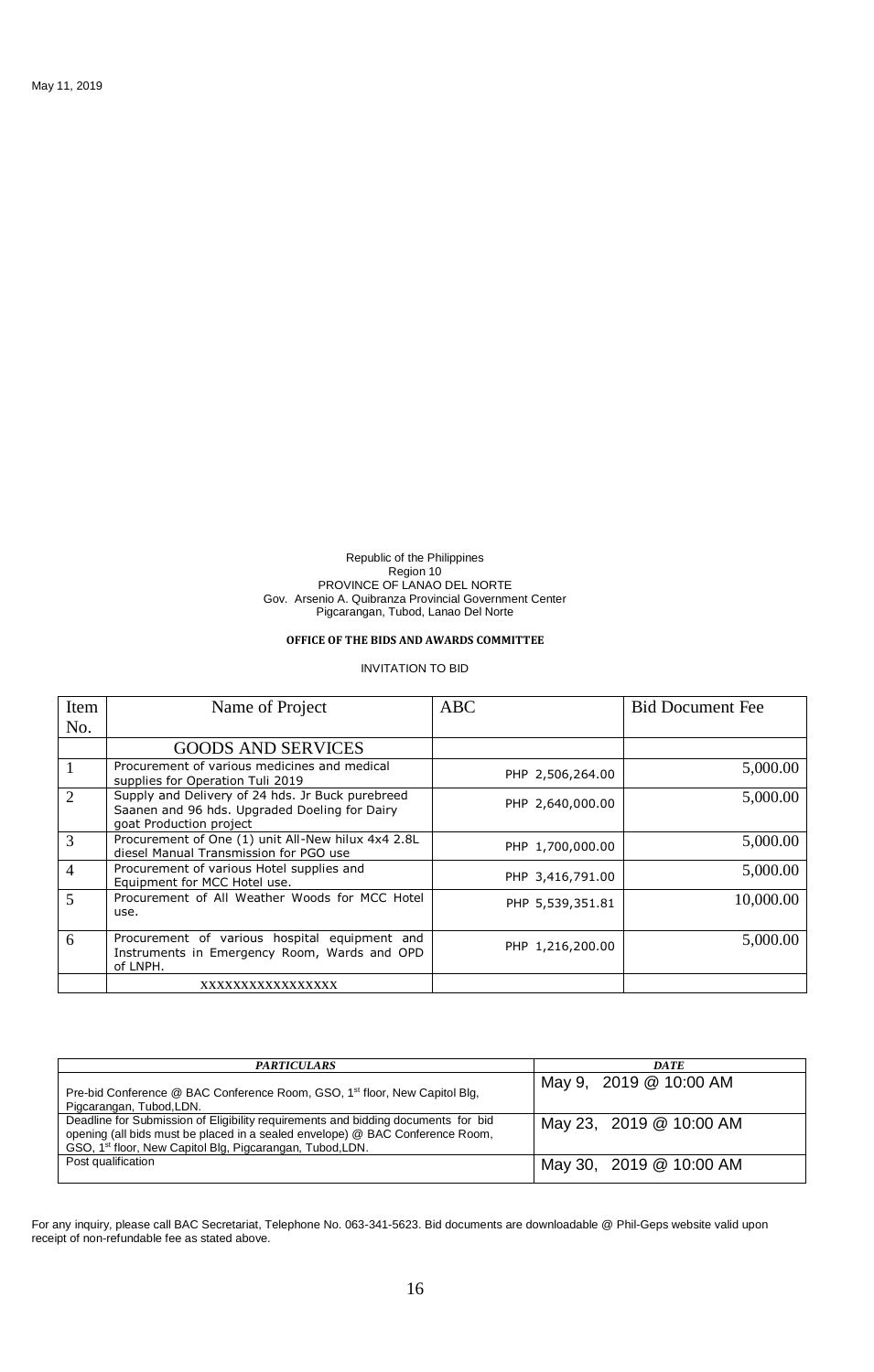This bidding shall be governed by the Implementing Rules and Regulation of Republic Act. No.9184, otherwise known as the ´Government Procurement Reform Act".

The Province of Lanao Del Norte reserves the right to accept or reject any or all bids, and waive any formality or technicality, and to award to any bidder whose proposal is deemed most advantageous to the Provincial Government of Lanao Del Norte. The Provincial Government of Lanao Del Norte neither assumes any obligation for any loss whatsoever that may be incurred by the bidder in the preparation of their respective bids nor does the Provincial Government of Lanao Del Norte guarantee that an award will be made.

> (Sgd) BRIGIDA S. TAÑGONAN Provincial Administrator BAC – Chairperson

May 1, 2019

Republic of the Philippines Region 10 PROVINCE OF LANAO DEL NORTE Gov. Arsenio A. Quibranza Provincial Government Center Pigcarangan, Tubod, Lanao Del Norte

## **OFFICE OF THE BIDS AND AWARDS COMMITTEE**

| Item           | Name of Project                               | <b>ABC</b>    | <b>Bid Document Fee</b> |
|----------------|-----------------------------------------------|---------------|-------------------------|
| No.            |                                               |               |                         |
|                | <b>GOODS AND SERVICES</b>                     |               |                         |
|                | Procurement of One (1) unit All-New hilux 4x4 | 1,700,000.00  | 5,000.00                |
|                | 3.8L diesel Manual Transmission for PGO use   |               |                         |
|                | XXXXXXXXXXXXXXXXX                             |               |                         |
|                | <b>INFRA</b>                                  |               |                         |
|                | <b>CONCRETING OF PUROK 3</b>                  | 10,000,000.00 | 10,000.00               |
|                | PIGCARANGAN BARANGAY ROAD Sta.                |               |                         |
|                | $1+024.84$ – Sta. $1+660.00$                  |               |                         |
|                | Location: Purok 3, Pigcarangan, Tubod, LDN    |               |                         |
| $\overline{2}$ | Rehabilitation Of Capitol Kiosk (Canteen And  | 3,000,000.00  | 5,000.00                |
|                | Comfort Room)                                 |               |                         |
|                | Location: Capitol Ground, Pigcarangan, Tubod, |               |                         |
|                | Lanao del Norte                               |               |                         |

| <b>PARTICULARS</b>                                                                                                                                                                                                                          | <b>DATE</b>               |
|---------------------------------------------------------------------------------------------------------------------------------------------------------------------------------------------------------------------------------------------|---------------------------|
| Pre-bid Conference @ BAC Conference Room, GSO, 1 <sup>st</sup> floor, New Capitol Blg,<br>Pigcarangan, Tubod, LDN.                                                                                                                          | April 4, 2019 @ 10:00 AM  |
| Deadline for Submission of Eligibility requirements and bidding documents for bid<br>opening (all bids must be placed in a sealed envelope) @ BAC Conference Room,<br>GSO, 1 <sup>st</sup> floor, New Capitol Blg, Pigcarangan, Tubod, LDN. | April 18, 2019 @ 10:00 AM |
| Post qualification                                                                                                                                                                                                                          | April 25, 2019 @ 10:00 AM |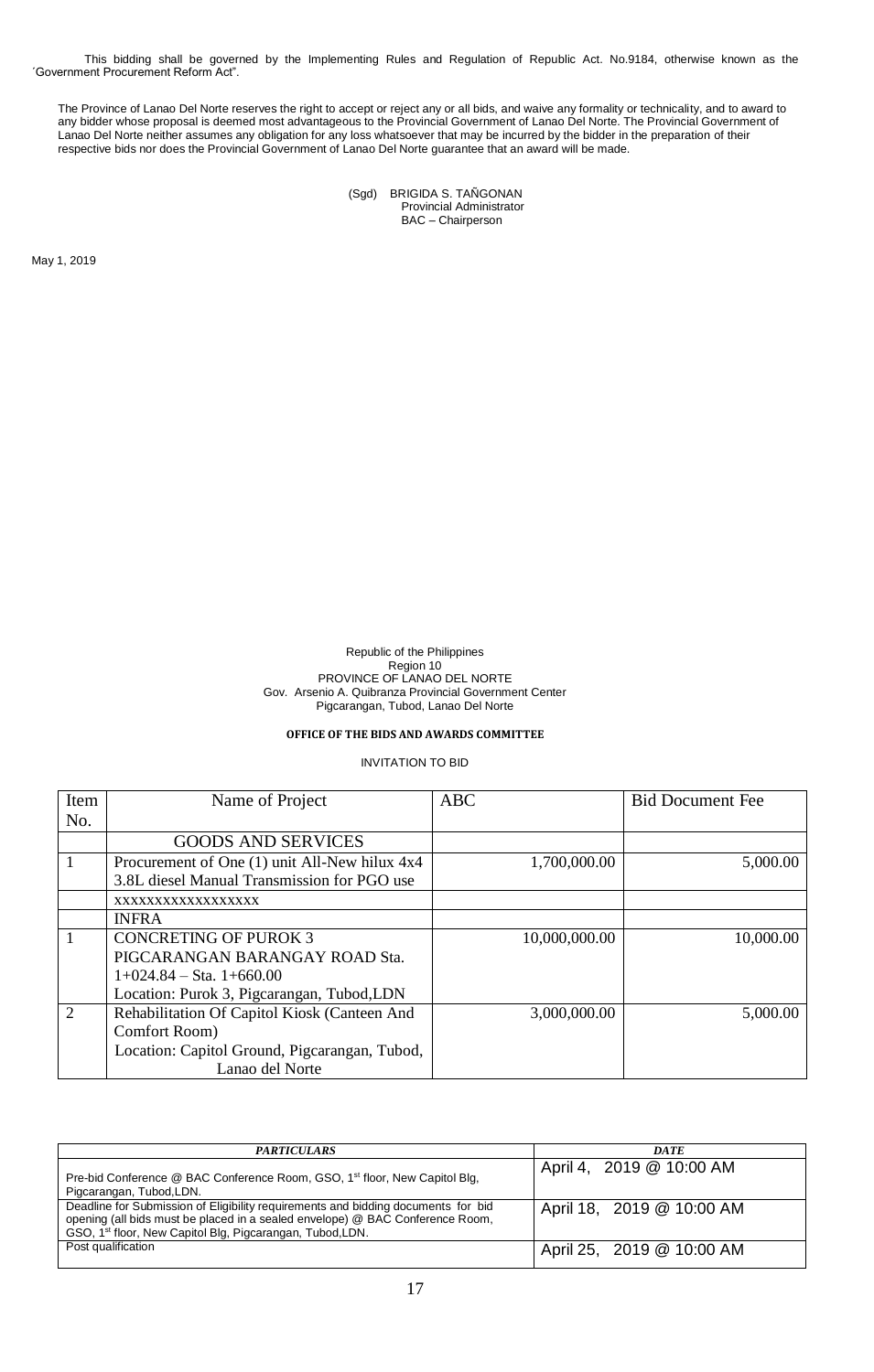This bidding shall be governed by the Implementing Rules and Regulation of Republic Act. No.9184, otherwise known as the ´Government Procurement Reform Act".

The Province of Lanao Del Norte reserves the right to accept or reject any or all bids, and waive any formality or technicality, and to award to any bidder whose proposal is deemed most advantageous to the Provincial Government of Lanao Del Norte. The Provincial Government of Lanao Del Norte neither assumes any obligation for any loss whatsoever that may be incurred by the bidder in the preparation of their respective bids nor does the Provincial Government of Lanao Del Norte guarantee that an award will be made.

| (Sgd) | BRIGIDA S. TAÑGONAN      |
|-------|--------------------------|
|       | Provincial Administrator |
|       | BAC - Chairperson        |

March 27, 2019

Republic of the Philippines Region 10 PROVINCE OF LANAO DEL NORTE Gov. Arsenio A. Quibranza Provincial Government Center Pigcarangan, Tubod, Lanao Del Norte

## **OFFICE OF THE BIDS AND AWARDS COMMITTEE**

| Item          | Name of Project                                                                                                                                                                    | <b>ABC</b>    | <b>Bid Document Fee</b> |
|---------------|------------------------------------------------------------------------------------------------------------------------------------------------------------------------------------|---------------|-------------------------|
| No.           |                                                                                                                                                                                    |               |                         |
|               | <b>GOODS AND SERVICES</b>                                                                                                                                                          |               |                         |
|               | Supply, Installation and Commissioning<br>of One Unit brandnew Diagnostic X-ray<br>System with digitizer analog and<br>complete accessories for Kolambugan<br>Provincial Hospital. | 6,500,000.00  | 10,000.00               |
| $\mathcal{D}$ | Procurement of various Drugs and<br>Medicines for Six (6) Provincial Hospitals<br>for 1st Sem 2019                                                                                 | 14,330,012.23 | 25,000.00               |
| 3             | Procurement of various Medical, Dental<br>and Laboratory Supplies for Six (6)<br>Provincial Hospitals for 1st Sem. 2019.                                                           | 13,679,188.25 | 25,000.00               |
|               | XXXXXXXXXXXXXXXXX                                                                                                                                                                  |               |                         |

| <b>PARTICULARS</b>                                                                                                 | DATE                      |
|--------------------------------------------------------------------------------------------------------------------|---------------------------|
| Pre-bid Conference @ BAC Conference Room, GSO, 1 <sup>st</sup> floor, New Capitol Blg,<br>Pigcarangan, Tubod, LDN. | March 21, 2019 @ 10:00 AM |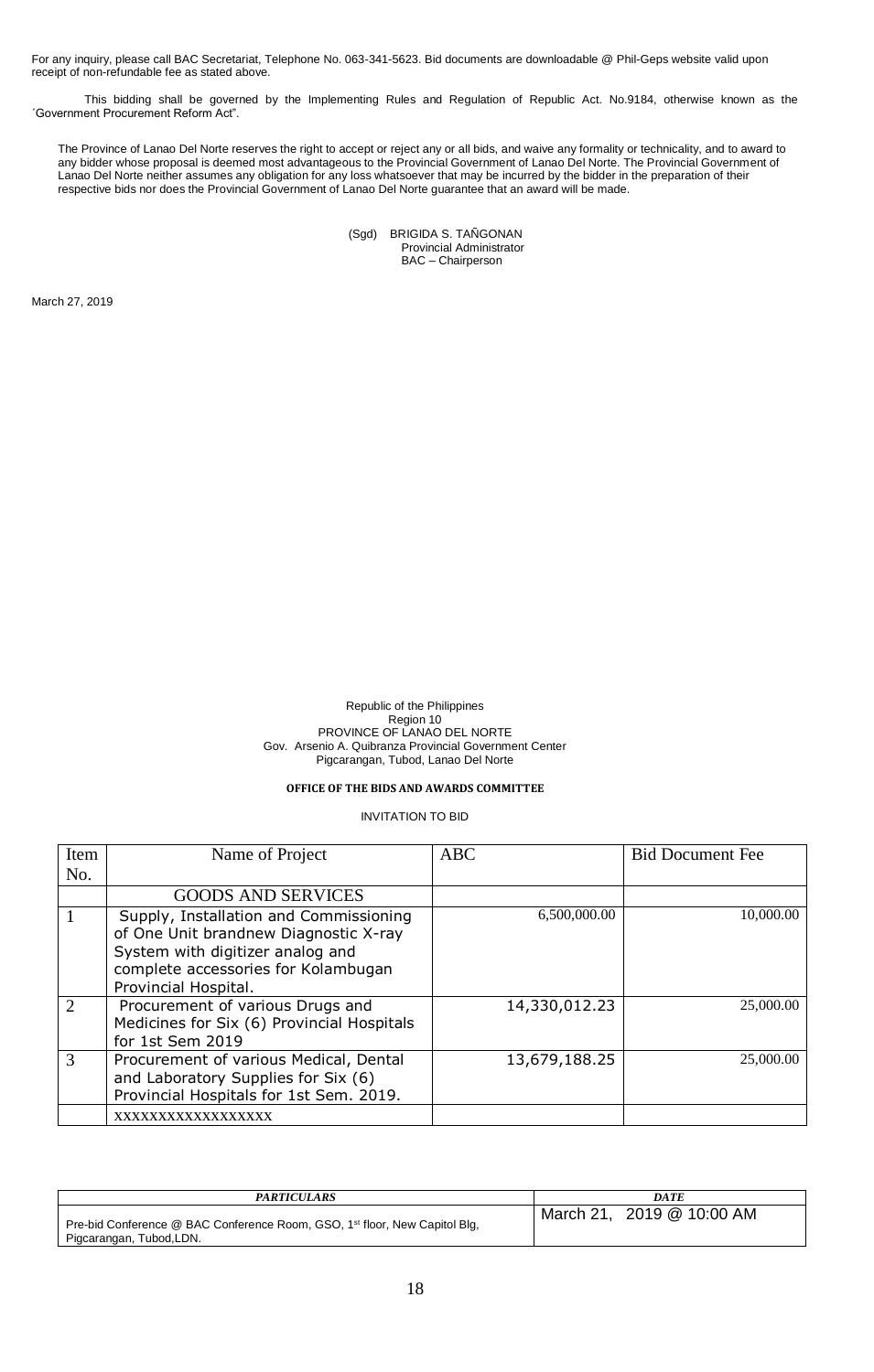| Deadline for Submission of Eligibility requirements and bidding documents for bid<br>opening (all bids must be placed in a sealed envelope) @ BAC Conference Room,<br>GSO, 1 <sup>st</sup> floor, New Capitol Blg, Pigcarangan, Tubod, LDN. | April 4, 2019 @ 10:00 AM  |
|---------------------------------------------------------------------------------------------------------------------------------------------------------------------------------------------------------------------------------------------|---------------------------|
| Post qualification                                                                                                                                                                                                                          | April 11, 2019 @ 10:00 AM |

This bidding shall be governed by the Implementing Rules and Regulation of Republic Act. No.9184, otherwise known as the ´Government Procurement Reform Act".

The Province of Lanao Del Norte reserves the right to accept or reject any or all bids, and waive any formality or technicality, and to award to any bidder whose proposal is deemed most advantageous to the Provincial Government of Lanao Del Norte. The Provincial Government of Lanao Del Norte neither assumes any obligation for any loss whatsoever that may be incurred by the bidder in the preparation of their respective bids nor does the Provincial Government of Lanao Del Norte guarantee that an award will be made.

> (Sgd) BRIGIDA S. TAÑGONAN Provincial Administrator BAC – Chairperson

Local BAC Bulletin & Philgeps and PGLDN Website on March 12 , 2019

### Republic of the Philippines Region 10 PROVINCE OF LANAO DEL NORTE Gov. Arsenio A. Quibranza Provincial Government Center Pigcarangan, Tubod, Lanao Del Norte

# **OFFICE OF THE BIDS AND AWARDS COMMITTEE**

| Item          | Name of Project                                                                                                                                                                               | <b>ABC</b>        | <b>Bid Document Fee</b> |
|---------------|-----------------------------------------------------------------------------------------------------------------------------------------------------------------------------------------------|-------------------|-------------------------|
| No.           |                                                                                                                                                                                               |                   |                         |
|               | <b>GOODS AND SERVICES</b>                                                                                                                                                                     |                   |                         |
|               | Supply, Installation and Commissioning of<br>Indoor/Outdoor Information Dissemination Display<br>System for PGLDN.                                                                            | PHP 4,850,000.00  | 5,000.00                |
| $\mathcal{D}$ | Supply and delivery of 9 units brandnew dropside<br>vehicle with cargo bed, 4 units Brandnew passenger<br>type vehicle and 4 units pick up type vehicle for<br>Kabarangayan Sigurado Program. | PHP 28,150,000.00 | 25,000.00               |
| $\mathcal{R}$ | Supply and delivery of various construction<br>materials for Installation of 40LM Superstructure<br>Modular Steel Bridge @ Brgy. Princesa, Baroy, LDN                                         | PHP 1,606,402.80  | 5,000.00                |
| 4             | Supply and Delivery of 24 hds Jr Buck purebreed<br>Saanen and 96 hds Upgraded Doeling for Dairy goat<br>Production project.                                                                   | PHP 2,640,000.00  | 5,000.00                |

| <b>PARTICULARS</b>                                                                                                                                                                                                                          | <b>DATE</b>               |
|---------------------------------------------------------------------------------------------------------------------------------------------------------------------------------------------------------------------------------------------|---------------------------|
| Pre-bid Conference @ BAC Conference Room, GSO, 1 <sup>st</sup> floor, New Capitol Blg,<br>Pigcarangan, Tubod, LDN.                                                                                                                          | March 14, 2019 @ 10:00 AM |
| Deadline for Submission of Eligibility requirements and bidding documents for bid<br>opening (all bids must be placed in a sealed envelope) @ BAC Conference Room,<br>GSO, 1 <sup>st</sup> floor, New Capitol Blg, Pigcarangan, Tubod, LDN. | March 28, 2019 @ 10:00 AM |
| Post qualification                                                                                                                                                                                                                          | April 4 2019 @ 10:00 AM   |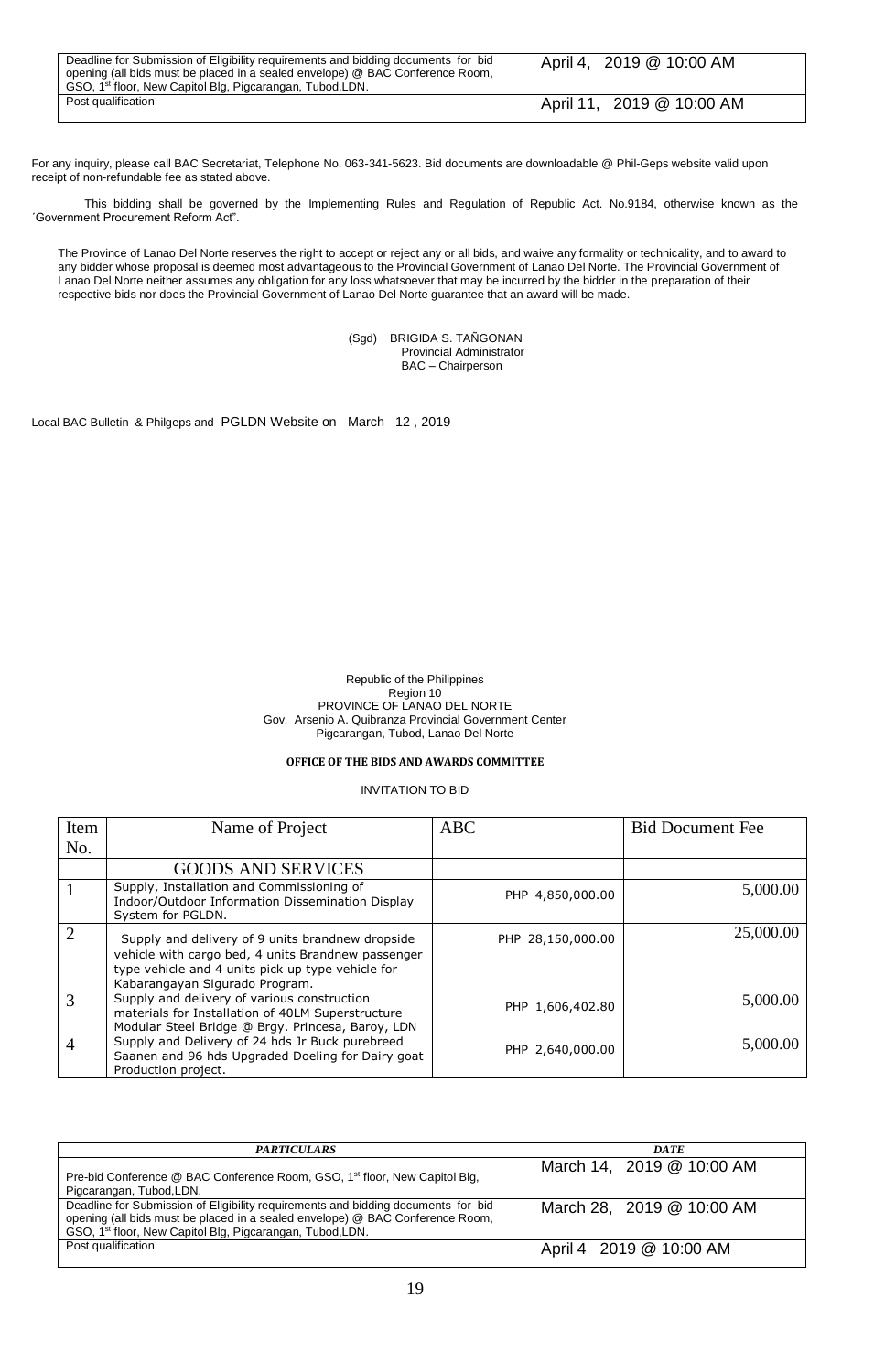This bidding shall be governed by the Implementing Rules and Regulation of Republic Act. No.9184, otherwise known as the ´Government Procurement Reform Act".

The Province of Lanao Del Norte reserves the right to accept or reject any or all bids, and waive any formality or technicality, and to award to any bidder whose proposal is deemed most advantageous to the Provincial Government of Lanao Del Norte. The Provincial Government of Lanao Del Norte neither assumes any obligation for any loss whatsoever that may be incurred by the bidder in the preparation of their respective bids nor does the Provincial Government of Lanao Del Norte guarantee that an award will be made.

> (Sgd) BRIGIDA S. TAÑGONAN Provincial Administrator BAC – Chairperson

Local BAC Bulletin & Philgeps and PGLDN Website on March 5 , 2019

Republic of the Philippines Region 10 PROVINCE OF LANAO DEL NORTE Gov. Arsenio A. Quibranza Provincial Government Center Pigcarangan, Tubod, Lanao Del Norte

# **OFFICE OF THE BIDS AND AWARDS COMMITTEE**

| Item           | Name of Project                                                                                                                                       | <b>ABC</b>    | <b>Bid Document Fee</b> |
|----------------|-------------------------------------------------------------------------------------------------------------------------------------------------------|---------------|-------------------------|
| No.            |                                                                                                                                                       |               |                         |
|                | <b>GOODS AND SERVICES</b>                                                                                                                             |               |                         |
|                | One Lot Software Development, Installation,<br>Deployment and User Training of the Hospital<br>Information System of Kapatagan Provincial<br>Hospital | 7,100,000.00  | 10,000.00               |
| $\overline{2}$ | Supply and delivery of Six (6) units Brandnew Mini<br>Dump truck, 4x2, six wheelers for PGLDN use                                                     | 28,800,000.00 | 25,000.00               |
| 3              | Supply and delivery of various Intravenous Fluids<br>for 6 provincial hospitals for 1st semester of 2019.                                             | 10,349,667.00 | 25,000.00               |
| $\overline{4}$ | Supply and Delivery of Diesel Fuel for 1st semester<br>2019                                                                                           | 10,000,000.00 | 10,000.00               |
| 5              | Supply and delivery of Meals and Snacks for<br>Emergency Response Unit (ERU) Congress                                                                 | 3,219,000.00  | 5,000.00                |
|                | <b>INFRASTRUCTURE</b>                                                                                                                                 |               |                         |
|                | REPAIR AND CONSTRUCTION AT KOLAMBUGAN<br>PROVINCIAL HOSPITAL                                                                                          | 1,141,670.00  | 5,000.00                |

| <b>PARTICULARS</b>                                                                                                 | DATE                         |
|--------------------------------------------------------------------------------------------------------------------|------------------------------|
| Pre-bid Conference @ BAC Conference Room, GSO, 1 <sup>st</sup> floor, New Capitol Blg,<br>Pigcarangan, Tubod, LDN. | February 28, 2019 @ 10:00 AM |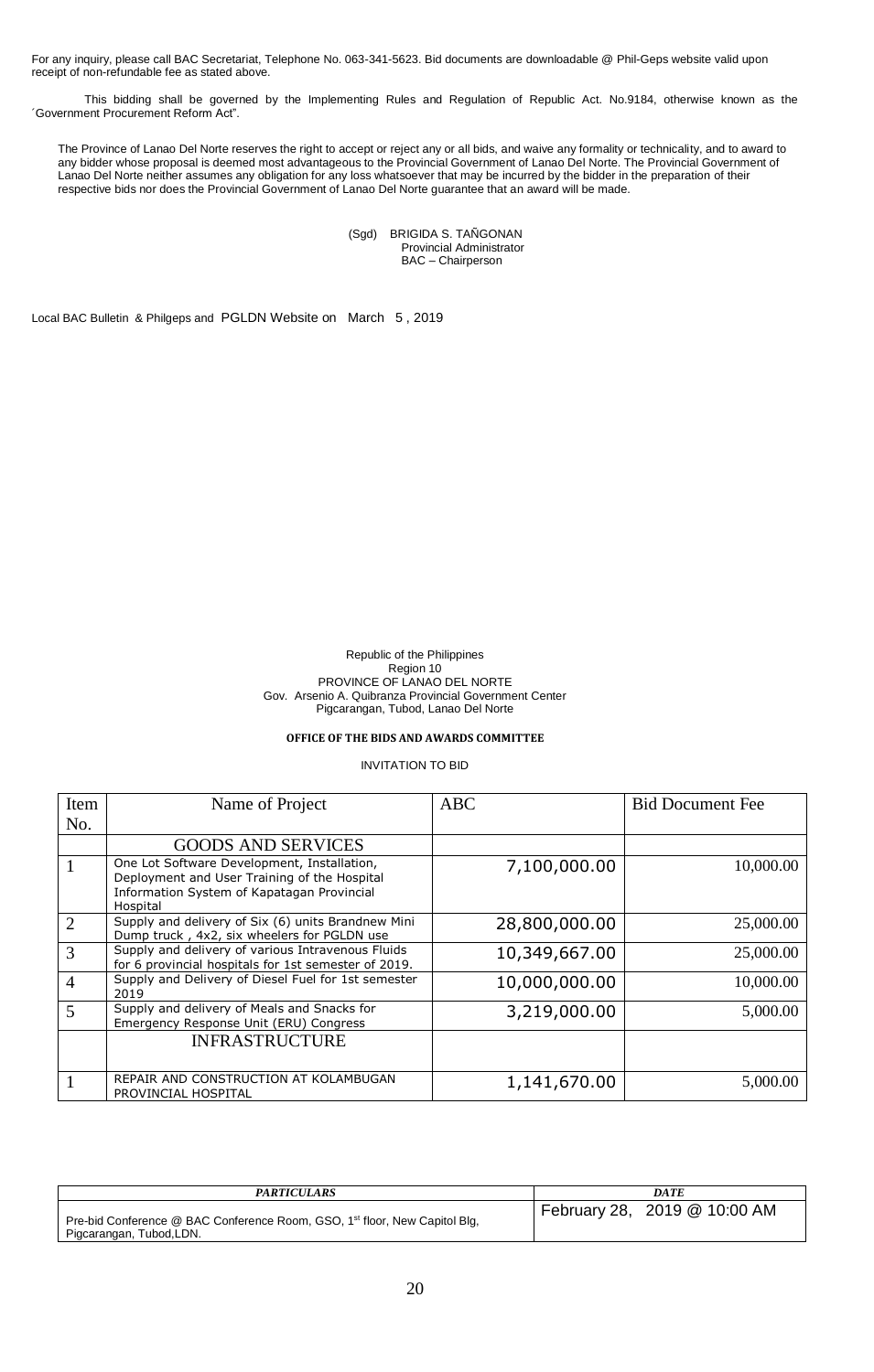| Deadline for Submission of Eligibility requirements and bidding documents for bid<br>opening (all bids must be placed in a sealed envelope) @ BAC Conference Room,<br>GSO, 1 <sup>st</sup> floor, New Capitol Blg, Pigcarangan, Tubod, LDN. | March 14, 2019 @ 10:00 AM |
|---------------------------------------------------------------------------------------------------------------------------------------------------------------------------------------------------------------------------------------------|---------------------------|
| Post qualification                                                                                                                                                                                                                          | March 21, 201 @ 10:00 AM  |

This bidding shall be governed by the Implementing Rules and Regulation of Republic Act. No.9184, otherwise known as the ´Government Procurement Reform Act".

The Province of Lanao Del Norte reserves the right to accept or reject any or all bids, and waive any formality or technicality, and to award to any bidder whose proposal is deemed most advantageous to the Provincial Government of Lanao Del Norte. The Provincial Government of Lanao Del Norte neither assumes any obligation for any loss whatsoever that may be incurred by the bidder in the preparation of their respective bids nor does the Provincial Government of Lanao Del Norte guarantee that an award will be made.

> (Sgd) BRIGIDA S. TAÑGONAN Provincial Administrator BAC – Chairperson

Local BAC Bulletin & Philgeps and PGLDN Website on Feb 19 , 2019

*BAC Conference Room, General Service Office, 1st Floor, New Capitol Building, Gov. Arsenio A. Quibranza Provincial Government Center, Pigcarangan, Tubod, Lanao del Norte*

file type denied in uploading